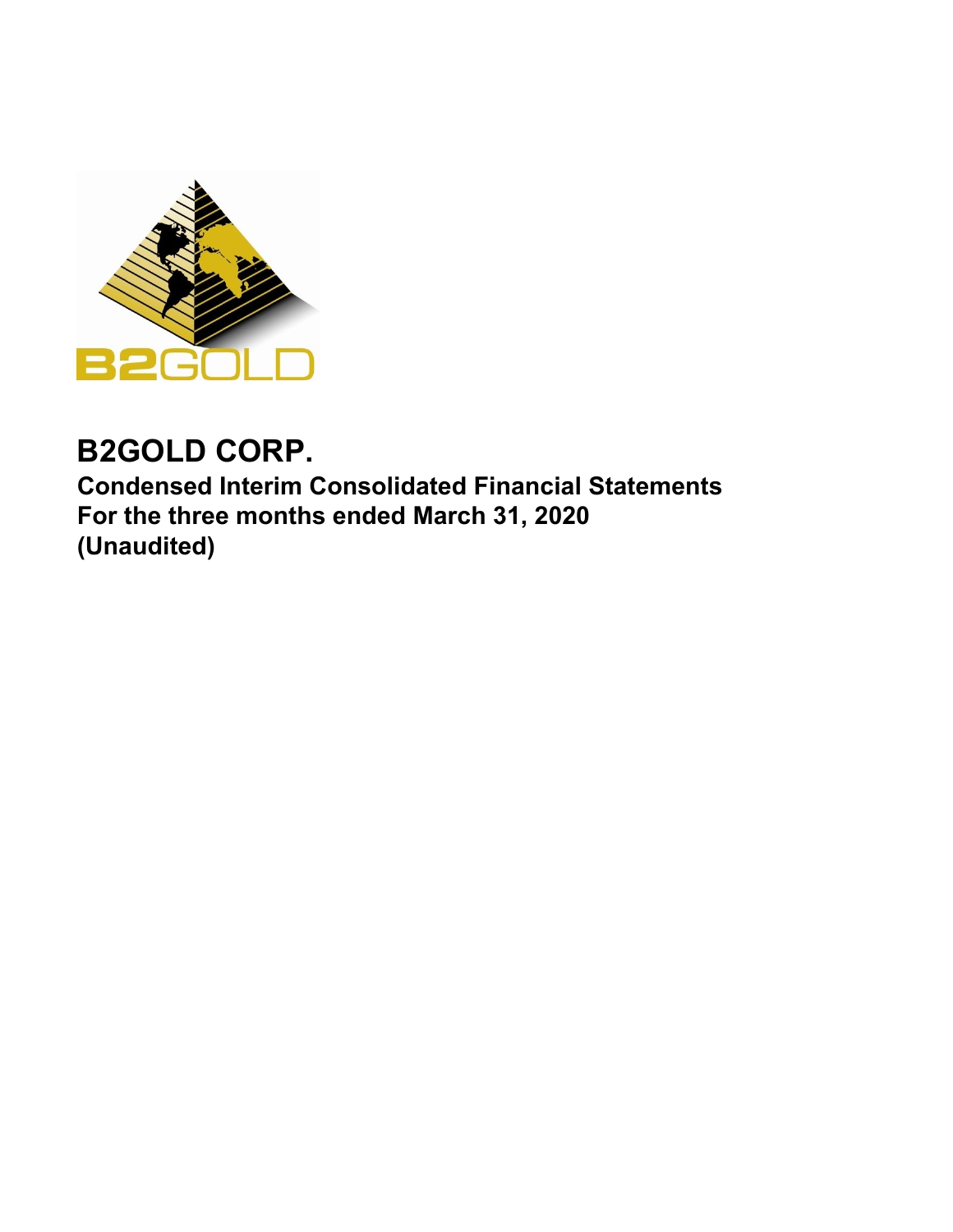# **B2GOLD CORP. CONDENSED INTERIM CONSOLIDATED STATEMENTS OF OPERATIONS FOR THE THREE MONTHS ENDED MARCH 31**

(Expressed in thousands of United States dollars, except per share amounts) (Unaudited)

|                                                                                                          | 2020          | 2019          |
|----------------------------------------------------------------------------------------------------------|---------------|---------------|
| <b>Gold revenue</b>                                                                                      | \$<br>380,298 | \$<br>263,982 |
| Cost of sales                                                                                            |               |               |
| <b>Production costs</b>                                                                                  | (91, 556)     | (92, 837)     |
| Depreciation and depletion                                                                               | (70, 612)     | (60, 631)     |
| Royalties and production taxes                                                                           | (25, 731)     | (17, 954)     |
| <b>Total cost of sales</b>                                                                               | (187,899)     | (171, 422)    |
| Gross profit                                                                                             | 192,399       | 92,560        |
| General and administrative                                                                               | (10, 188)     | (14, 786)     |
| Share-based payments (Note 10)                                                                           | (3, 647)      | (3,982)       |
| Community relations                                                                                      | (3,734)       | (678)         |
| Foreign exchange (losses) gains                                                                          | (1, 232)      | 1,326         |
| Share of income of associate                                                                             | 6,400         |               |
| Other                                                                                                    | (573)         | (297)         |
| <b>Operating income</b>                                                                                  | 179,425       | 74,143        |
| Interest and financing expense                                                                           | (4, 517)      | (7, 439)      |
| (Losses) gains on derivative instruments                                                                 | (14, 842)     | 6,246         |
| Other                                                                                                    | (179)         | (66)          |
| Income from continuing operations before taxes                                                           | 159,887       | 72,884        |
| Current income tax, withholding and other taxes (Note 14)                                                | (63, 470)     | (25, 569)     |
| Deferred income tax expense (Note 14)                                                                    | (13, 409)     | (12,070)      |
| Net income from continuing operations                                                                    | 83,008        | 35,245        |
| Loss from discontinued operations attributable to shareholders of the Company (Note 4)                   |               | (8, 722)      |
| Net income for the period                                                                                | \$<br>83,008  | \$<br>26,523  |
| <b>Attributable to:</b>                                                                                  |               |               |
| Shareholders of the Company                                                                              | \$<br>72,287  | \$<br>22,295  |
| Non-controlling interests (Note 11)                                                                      | 10,721        | 4,228         |
| Net income for the period                                                                                | \$<br>83,008  | \$<br>26,523  |
| Earnings per share from continuing operations<br>(attributable to shareholders of the Company) (Note 10) |               |               |
| Basic                                                                                                    | \$<br>0.07    | \$<br>0.03    |
| <b>Diluted</b>                                                                                           | \$<br>0.07    | \$<br>0.03    |
| Earnings per share<br>(attributable to shareholders of the Company) (Note 10)                            |               |               |
| Basic                                                                                                    | \$<br>0.07    | \$<br>0.02    |
| Diluted                                                                                                  | \$<br>0.07    | \$<br>0.02    |
| Weighted average number of common shares outstanding<br>(in thousands) (Note 10)                         |               |               |
| Basic                                                                                                    | 1,035,032     | 1,001,410     |
| <b>Diluted</b>                                                                                           | 1,047,943     | 1,015,484     |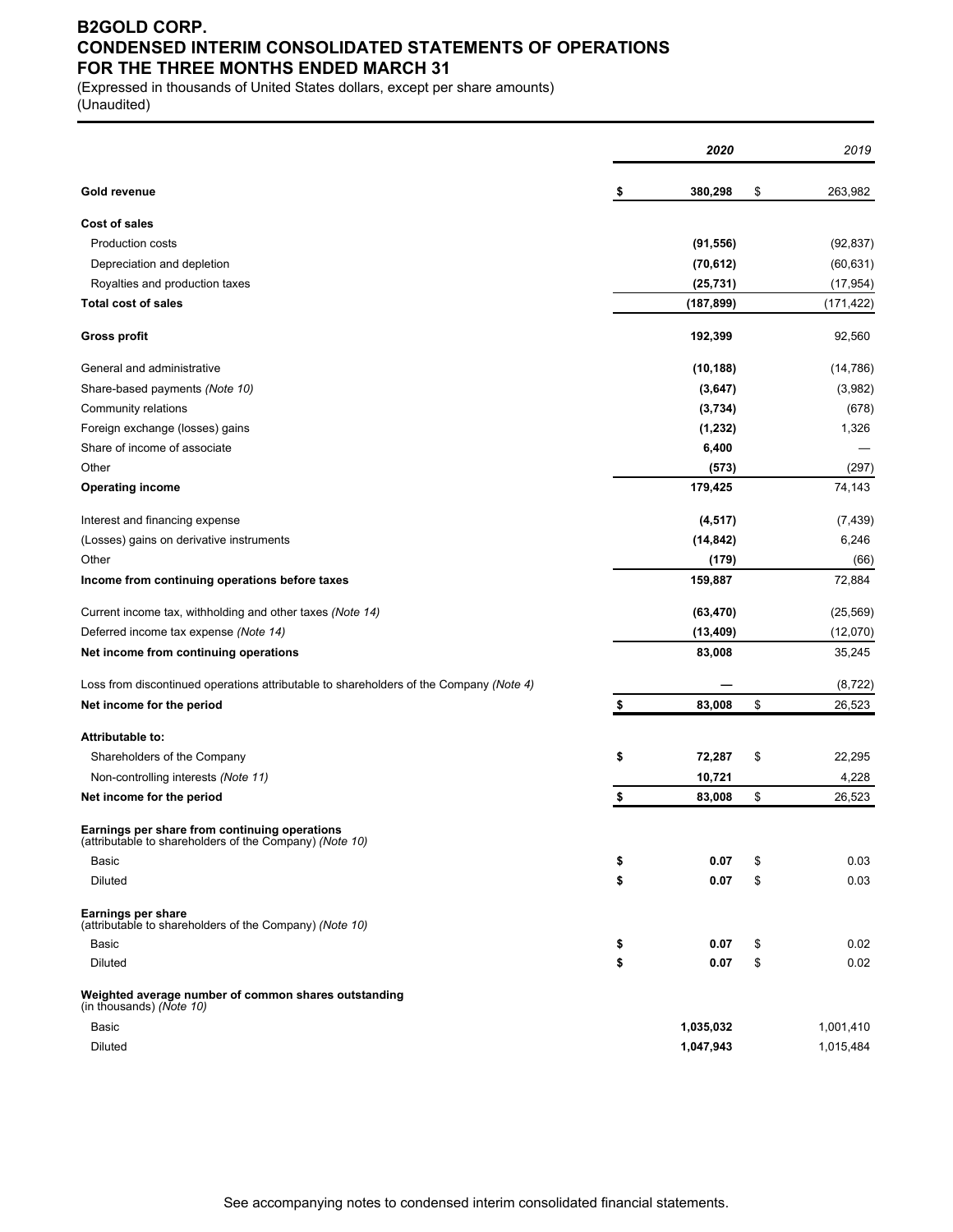### **B2GOLD CORP. CONDENSED INTERIM CONSOLIDATED STATEMENTS OF COMPREHENSIVE INCOME FOR THE THREE MONTHS ENDED MARCH 31**

(Expressed in thousands of United States dollars)

(Unaudited)

|                                                                 |    | 2020   | 2019         |
|-----------------------------------------------------------------|----|--------|--------------|
| Net income for the period                                       | S  | 83,008 | \$<br>26,523 |
| Other comprehensive (loss) income                               |    |        |              |
| Items that will not be subsequently reclassified to net income: |    |        |              |
| Unrealized (loss) gain on investment                            |    | (751)  | 669          |
| Other comprehensive (loss) income for the period                |    | (751)  | 669          |
| Total comprehensive income for the period                       |    | 82,257 | \$<br>27,192 |
| Other comprehensive (loss) income attributable to:              |    |        |              |
| Shareholders of the Company                                     | \$ | (751)  | \$<br>669    |
| Non-controlling interests                                       |    |        |              |
|                                                                 | \$ | (751)  | \$<br>669    |
| Total comprehensive income attributable to:                     |    |        |              |
| Shareholders of the Company                                     | \$ | 71,536 | \$<br>22,964 |
| Non-controlling interests                                       |    | 10,721 | 4,228        |
|                                                                 | \$ | 82,257 | \$<br>27,192 |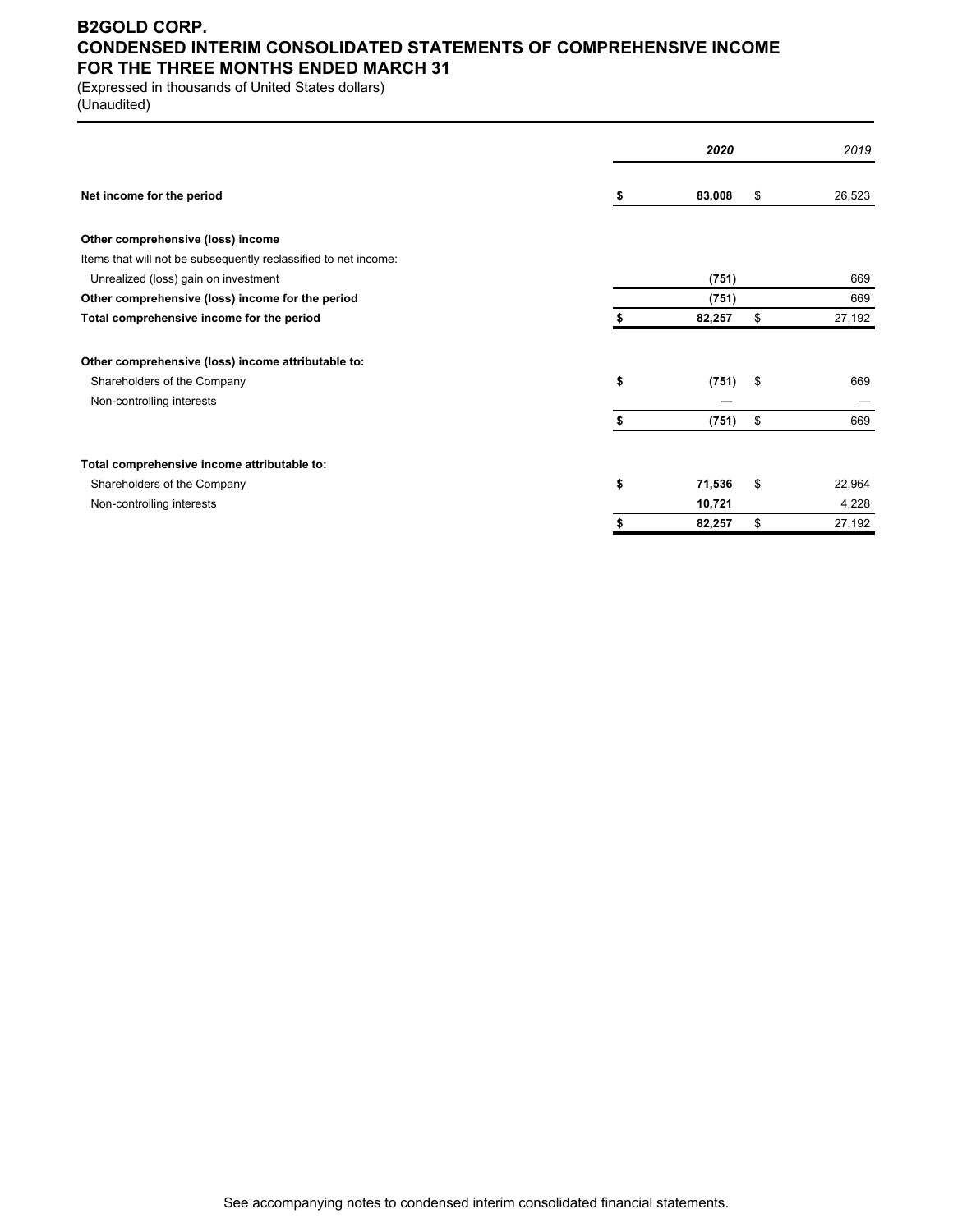### **B2GOLD CORP. CONDENSED INTERIM CONSOLIDATED STATEMENTS OF CASH FLOWS FOR THE THREE MONTHS ENDED MARCH 31**

(Expressed in thousands of United States dollars)

(Unaudited)

| <b>Operating activities</b><br>\$<br>\$<br>83,008<br>Net income from continuing operations for the period<br>(189)<br>Mine restoration provisions settled<br>Non-cash charges, net (Note 15)<br>104,529<br>Changes in non-cash working capital (Note 15)<br>31,743<br>Changes in long-term value added tax receivables<br>(2,878)<br>216,213<br>Cash provided by operating activities of continuing operations<br>Cash provided by operating activities of discontinued operations<br>216,213<br>Cash provided by operating activities<br><b>Financing activities</b><br>(25,000)<br>Repayment of revolving credit facility (Note 9)<br>Repayment of equipment loan facilities (Note 9)<br>(10, 796)<br>Interest and commitment fees paid<br>(3,776)<br>Common shares issued for cash on exercise of stock options<br>16,344<br>(Note 10)<br>Dividends paid<br>(10, 368)<br>(829)<br>Principal payments on lease arrangements (Note 9)<br>2,104<br>Restricted cash movement<br>Cash (used) provided by financing activities of continuing operations<br>(32, 321)<br>Cash used by financing activities of discontinued operations<br>Cash (used) provided by financing activities<br>(32, 321)<br><b>Investing activities</b><br>Expenditures on mining interests:<br>Fekola Mine<br>(74, 133)<br>Masbate Mine<br>(4, 761)<br>Otjikoto Mine<br>(11, 732)<br><b>Gramalote Project</b><br>(12, 678)<br>Other exploration and development (Note 15)<br>(9, 364)<br>Other<br>(17)<br>Cash used by investing activities of continuing operations<br>(112, 685)<br>Cash used by investing activities of discontinued operations<br>(112,685)<br>Cash used by investing activities<br>Increase in cash and cash equivalents<br>71,207<br>Effect of exchange rate changes on cash and cash equivalents<br>(3,864)<br>Cash and cash equivalents, beginning of period<br>140,596<br>Less cash associated with discontinued operations, end of period<br>\$<br>Cash and cash equivalents, end of period<br>\$<br>207,939 |  | 2020 | 2019      |
|---------------------------------------------------------------------------------------------------------------------------------------------------------------------------------------------------------------------------------------------------------------------------------------------------------------------------------------------------------------------------------------------------------------------------------------------------------------------------------------------------------------------------------------------------------------------------------------------------------------------------------------------------------------------------------------------------------------------------------------------------------------------------------------------------------------------------------------------------------------------------------------------------------------------------------------------------------------------------------------------------------------------------------------------------------------------------------------------------------------------------------------------------------------------------------------------------------------------------------------------------------------------------------------------------------------------------------------------------------------------------------------------------------------------------------------------------------------------------------------------------------------------------------------------------------------------------------------------------------------------------------------------------------------------------------------------------------------------------------------------------------------------------------------------------------------------------------------------------------------------------------------------------------------------------------------------------------------------------------------------------------------|--|------|-----------|
|                                                                                                                                                                                                                                                                                                                                                                                                                                                                                                                                                                                                                                                                                                                                                                                                                                                                                                                                                                                                                                                                                                                                                                                                                                                                                                                                                                                                                                                                                                                                                                                                                                                                                                                                                                                                                                                                                                                                                                                                               |  |      |           |
|                                                                                                                                                                                                                                                                                                                                                                                                                                                                                                                                                                                                                                                                                                                                                                                                                                                                                                                                                                                                                                                                                                                                                                                                                                                                                                                                                                                                                                                                                                                                                                                                                                                                                                                                                                                                                                                                                                                                                                                                               |  |      | 35,245    |
|                                                                                                                                                                                                                                                                                                                                                                                                                                                                                                                                                                                                                                                                                                                                                                                                                                                                                                                                                                                                                                                                                                                                                                                                                                                                                                                                                                                                                                                                                                                                                                                                                                                                                                                                                                                                                                                                                                                                                                                                               |  |      | (124)     |
|                                                                                                                                                                                                                                                                                                                                                                                                                                                                                                                                                                                                                                                                                                                                                                                                                                                                                                                                                                                                                                                                                                                                                                                                                                                                                                                                                                                                                                                                                                                                                                                                                                                                                                                                                                                                                                                                                                                                                                                                               |  |      | 57,023    |
|                                                                                                                                                                                                                                                                                                                                                                                                                                                                                                                                                                                                                                                                                                                                                                                                                                                                                                                                                                                                                                                                                                                                                                                                                                                                                                                                                                                                                                                                                                                                                                                                                                                                                                                                                                                                                                                                                                                                                                                                               |  |      | (5, 107)  |
|                                                                                                                                                                                                                                                                                                                                                                                                                                                                                                                                                                                                                                                                                                                                                                                                                                                                                                                                                                                                                                                                                                                                                                                                                                                                                                                                                                                                                                                                                                                                                                                                                                                                                                                                                                                                                                                                                                                                                                                                               |  |      | (1,839)   |
|                                                                                                                                                                                                                                                                                                                                                                                                                                                                                                                                                                                                                                                                                                                                                                                                                                                                                                                                                                                                                                                                                                                                                                                                                                                                                                                                                                                                                                                                                                                                                                                                                                                                                                                                                                                                                                                                                                                                                                                                               |  |      | 85,198    |
|                                                                                                                                                                                                                                                                                                                                                                                                                                                                                                                                                                                                                                                                                                                                                                                                                                                                                                                                                                                                                                                                                                                                                                                                                                                                                                                                                                                                                                                                                                                                                                                                                                                                                                                                                                                                                                                                                                                                                                                                               |  |      | 1,221     |
|                                                                                                                                                                                                                                                                                                                                                                                                                                                                                                                                                                                                                                                                                                                                                                                                                                                                                                                                                                                                                                                                                                                                                                                                                                                                                                                                                                                                                                                                                                                                                                                                                                                                                                                                                                                                                                                                                                                                                                                                               |  |      | 86,419    |
|                                                                                                                                                                                                                                                                                                                                                                                                                                                                                                                                                                                                                                                                                                                                                                                                                                                                                                                                                                                                                                                                                                                                                                                                                                                                                                                                                                                                                                                                                                                                                                                                                                                                                                                                                                                                                                                                                                                                                                                                               |  |      |           |
|                                                                                                                                                                                                                                                                                                                                                                                                                                                                                                                                                                                                                                                                                                                                                                                                                                                                                                                                                                                                                                                                                                                                                                                                                                                                                                                                                                                                                                                                                                                                                                                                                                                                                                                                                                                                                                                                                                                                                                                                               |  |      |           |
|                                                                                                                                                                                                                                                                                                                                                                                                                                                                                                                                                                                                                                                                                                                                                                                                                                                                                                                                                                                                                                                                                                                                                                                                                                                                                                                                                                                                                                                                                                                                                                                                                                                                                                                                                                                                                                                                                                                                                                                                               |  |      | (2,312)   |
|                                                                                                                                                                                                                                                                                                                                                                                                                                                                                                                                                                                                                                                                                                                                                                                                                                                                                                                                                                                                                                                                                                                                                                                                                                                                                                                                                                                                                                                                                                                                                                                                                                                                                                                                                                                                                                                                                                                                                                                                               |  |      | (5,770)   |
|                                                                                                                                                                                                                                                                                                                                                                                                                                                                                                                                                                                                                                                                                                                                                                                                                                                                                                                                                                                                                                                                                                                                                                                                                                                                                                                                                                                                                                                                                                                                                                                                                                                                                                                                                                                                                                                                                                                                                                                                               |  |      | 21,165    |
|                                                                                                                                                                                                                                                                                                                                                                                                                                                                                                                                                                                                                                                                                                                                                                                                                                                                                                                                                                                                                                                                                                                                                                                                                                                                                                                                                                                                                                                                                                                                                                                                                                                                                                                                                                                                                                                                                                                                                                                                               |  |      |           |
|                                                                                                                                                                                                                                                                                                                                                                                                                                                                                                                                                                                                                                                                                                                                                                                                                                                                                                                                                                                                                                                                                                                                                                                                                                                                                                                                                                                                                                                                                                                                                                                                                                                                                                                                                                                                                                                                                                                                                                                                               |  |      | (757)     |
|                                                                                                                                                                                                                                                                                                                                                                                                                                                                                                                                                                                                                                                                                                                                                                                                                                                                                                                                                                                                                                                                                                                                                                                                                                                                                                                                                                                                                                                                                                                                                                                                                                                                                                                                                                                                                                                                                                                                                                                                               |  |      | (856)     |
|                                                                                                                                                                                                                                                                                                                                                                                                                                                                                                                                                                                                                                                                                                                                                                                                                                                                                                                                                                                                                                                                                                                                                                                                                                                                                                                                                                                                                                                                                                                                                                                                                                                                                                                                                                                                                                                                                                                                                                                                               |  |      | 11,470    |
|                                                                                                                                                                                                                                                                                                                                                                                                                                                                                                                                                                                                                                                                                                                                                                                                                                                                                                                                                                                                                                                                                                                                                                                                                                                                                                                                                                                                                                                                                                                                                                                                                                                                                                                                                                                                                                                                                                                                                                                                               |  |      | (184)     |
|                                                                                                                                                                                                                                                                                                                                                                                                                                                                                                                                                                                                                                                                                                                                                                                                                                                                                                                                                                                                                                                                                                                                                                                                                                                                                                                                                                                                                                                                                                                                                                                                                                                                                                                                                                                                                                                                                                                                                                                                               |  |      | 11,286    |
|                                                                                                                                                                                                                                                                                                                                                                                                                                                                                                                                                                                                                                                                                                                                                                                                                                                                                                                                                                                                                                                                                                                                                                                                                                                                                                                                                                                                                                                                                                                                                                                                                                                                                                                                                                                                                                                                                                                                                                                                               |  |      |           |
|                                                                                                                                                                                                                                                                                                                                                                                                                                                                                                                                                                                                                                                                                                                                                                                                                                                                                                                                                                                                                                                                                                                                                                                                                                                                                                                                                                                                                                                                                                                                                                                                                                                                                                                                                                                                                                                                                                                                                                                                               |  |      |           |
|                                                                                                                                                                                                                                                                                                                                                                                                                                                                                                                                                                                                                                                                                                                                                                                                                                                                                                                                                                                                                                                                                                                                                                                                                                                                                                                                                                                                                                                                                                                                                                                                                                                                                                                                                                                                                                                                                                                                                                                                               |  |      | (21, 284) |
|                                                                                                                                                                                                                                                                                                                                                                                                                                                                                                                                                                                                                                                                                                                                                                                                                                                                                                                                                                                                                                                                                                                                                                                                                                                                                                                                                                                                                                                                                                                                                                                                                                                                                                                                                                                                                                                                                                                                                                                                               |  |      | (8, 444)  |
|                                                                                                                                                                                                                                                                                                                                                                                                                                                                                                                                                                                                                                                                                                                                                                                                                                                                                                                                                                                                                                                                                                                                                                                                                                                                                                                                                                                                                                                                                                                                                                                                                                                                                                                                                                                                                                                                                                                                                                                                               |  |      | (7, 282)  |
|                                                                                                                                                                                                                                                                                                                                                                                                                                                                                                                                                                                                                                                                                                                                                                                                                                                                                                                                                                                                                                                                                                                                                                                                                                                                                                                                                                                                                                                                                                                                                                                                                                                                                                                                                                                                                                                                                                                                                                                                               |  |      | (1, 188)  |
|                                                                                                                                                                                                                                                                                                                                                                                                                                                                                                                                                                                                                                                                                                                                                                                                                                                                                                                                                                                                                                                                                                                                                                                                                                                                                                                                                                                                                                                                                                                                                                                                                                                                                                                                                                                                                                                                                                                                                                                                               |  |      | (6,621)   |
|                                                                                                                                                                                                                                                                                                                                                                                                                                                                                                                                                                                                                                                                                                                                                                                                                                                                                                                                                                                                                                                                                                                                                                                                                                                                                                                                                                                                                                                                                                                                                                                                                                                                                                                                                                                                                                                                                                                                                                                                               |  |      | (151)     |
|                                                                                                                                                                                                                                                                                                                                                                                                                                                                                                                                                                                                                                                                                                                                                                                                                                                                                                                                                                                                                                                                                                                                                                                                                                                                                                                                                                                                                                                                                                                                                                                                                                                                                                                                                                                                                                                                                                                                                                                                               |  |      | (44, 970) |
|                                                                                                                                                                                                                                                                                                                                                                                                                                                                                                                                                                                                                                                                                                                                                                                                                                                                                                                                                                                                                                                                                                                                                                                                                                                                                                                                                                                                                                                                                                                                                                                                                                                                                                                                                                                                                                                                                                                                                                                                               |  |      | (13, 527) |
|                                                                                                                                                                                                                                                                                                                                                                                                                                                                                                                                                                                                                                                                                                                                                                                                                                                                                                                                                                                                                                                                                                                                                                                                                                                                                                                                                                                                                                                                                                                                                                                                                                                                                                                                                                                                                                                                                                                                                                                                               |  |      | (58, 497) |
|                                                                                                                                                                                                                                                                                                                                                                                                                                                                                                                                                                                                                                                                                                                                                                                                                                                                                                                                                                                                                                                                                                                                                                                                                                                                                                                                                                                                                                                                                                                                                                                                                                                                                                                                                                                                                                                                                                                                                                                                               |  |      | 39,208    |
|                                                                                                                                                                                                                                                                                                                                                                                                                                                                                                                                                                                                                                                                                                                                                                                                                                                                                                                                                                                                                                                                                                                                                                                                                                                                                                                                                                                                                                                                                                                                                                                                                                                                                                                                                                                                                                                                                                                                                                                                               |  |      | (377)     |
|                                                                                                                                                                                                                                                                                                                                                                                                                                                                                                                                                                                                                                                                                                                                                                                                                                                                                                                                                                                                                                                                                                                                                                                                                                                                                                                                                                                                                                                                                                                                                                                                                                                                                                                                                                                                                                                                                                                                                                                                               |  |      | 102,752   |
|                                                                                                                                                                                                                                                                                                                                                                                                                                                                                                                                                                                                                                                                                                                                                                                                                                                                                                                                                                                                                                                                                                                                                                                                                                                                                                                                                                                                                                                                                                                                                                                                                                                                                                                                                                                                                                                                                                                                                                                                               |  |      | (12, 150) |
|                                                                                                                                                                                                                                                                                                                                                                                                                                                                                                                                                                                                                                                                                                                                                                                                                                                                                                                                                                                                                                                                                                                                                                                                                                                                                                                                                                                                                                                                                                                                                                                                                                                                                                                                                                                                                                                                                                                                                                                                               |  |      | 129,433   |

**Supplementary cash flow information** *(Note 15)*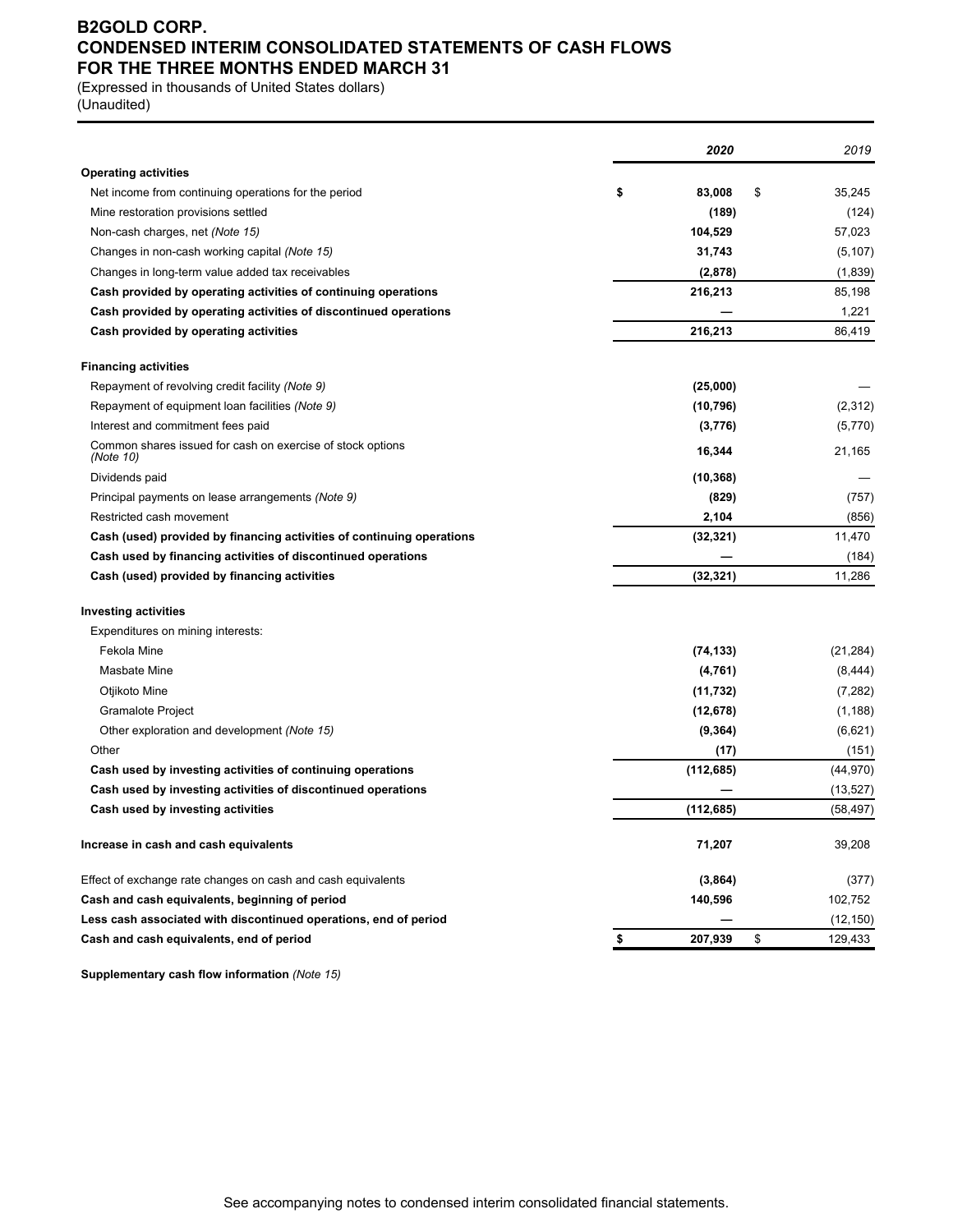# **B2GOLD CORP. CONDENSED INTERIM CONSOLIDATED BALANCE SHEETS**

(Expressed in thousands of United States dollars) (Unaudited)

|                                                                   |                                                                    | As at March 31,<br>2020  | As at December 31,<br>2019 |
|-------------------------------------------------------------------|--------------------------------------------------------------------|--------------------------|----------------------------|
| <b>Assets</b>                                                     |                                                                    |                          |                            |
| Current                                                           |                                                                    |                          |                            |
| Cash and cash equivalents                                         |                                                                    | \$<br>207,939            | \$<br>140,596              |
| Accounts receivable, prepaids and other (Note 5)                  |                                                                    | 21,088                   | 37,890                     |
| Value-added and other tax receivables                             |                                                                    | 10,605                   | 11,070                     |
| Inventories (Note 6)                                              |                                                                    | 238,293                  | 217,923                    |
| Assets classified as held for sale (Note 7)                       |                                                                    | 22,701                   | 22,021                     |
|                                                                   |                                                                    | 500,626                  | 429,500                    |
| Value-added tax receivables                                       |                                                                    | 27,701                   | 25,153                     |
| Mining interests (Note 7 and Note 18 - Schedules)                 |                                                                    |                          |                            |
| Owned by subsidiaries                                             |                                                                    | 2,078,130                | 2,046,731                  |
| Investments in joint ventures and associates                      |                                                                    | 149,814                  | 130,736                    |
| Other assets (Note 8)                                             |                                                                    | 60,158                   | 49,615                     |
| Deferred income taxes                                             |                                                                    |                          | 1,336                      |
|                                                                   |                                                                    | \$<br>2,816,429          | \$<br>2,683,071            |
| Liabilities                                                       |                                                                    |                          |                            |
| Current                                                           |                                                                    |                          |                            |
| Accounts payable and accrued liabilities                          |                                                                    | \$<br>80,792             | \$<br>83,370               |
| Current income and other taxes payable                            |                                                                    | 95,766                   | 53,396                     |
| Current portion of long-term debt (Note 9)                        |                                                                    | 22,033                   | 26,030                     |
| Current portion of derivative instruments at fair value (Note 12) |                                                                    | 11,144                   | 1,909                      |
| Other current liabilities                                         |                                                                    | 3,191                    | 357                        |
|                                                                   |                                                                    | 212,926                  | 165,062                    |
| Long-term debt (Note 9)                                           |                                                                    | 202,976                  | 235,821                    |
| Mine restoration provisions                                       |                                                                    | 89,004                   | 75,419                     |
| Deferred income taxes                                             |                                                                    | 157,663                  | 145,590                    |
| <b>Employee benefits obligation</b>                               |                                                                    | 5,270                    | 4,736                      |
| Other long-term liabilities                                       |                                                                    | 6,351                    | 4,791                      |
|                                                                   |                                                                    | 674,190                  | 631,419                    |
| Equity                                                            |                                                                    |                          |                            |
| Shareholders' equity                                              |                                                                    |                          |                            |
| Share capital (Note 10)                                           |                                                                    |                          |                            |
|                                                                   | Issued: 1,036,898,469 common shares (Dec 31, 2019 - 1,030,399,987) | 2,361,451                | 2,339,874                  |
| Contributed surplus                                               |                                                                    | 53,666                   | 56,685<br>(145, 071)       |
| Accumulated other comprehensive loss<br>Deficit                   |                                                                    | (145, 822)<br>(198, 393) |                            |
|                                                                   |                                                                    | 2,070,902                | (261, 245)<br>1,990,243    |
| Non-controlling interests (Note 11)                               |                                                                    | 71,337                   | 61,409                     |
|                                                                   |                                                                    | 2,142,239                | 2,051,652                  |
|                                                                   |                                                                    | \$<br>2,816,429          | \$<br>2,683,071            |
|                                                                   |                                                                    |                          |                            |
| Commitments (Note 17)                                             |                                                                    |                          |                            |
| <b>Approved by the Board</b>                                      | "Clive T. Johnson"<br>Director                                     | "Robert J. Gayton"       | Director                   |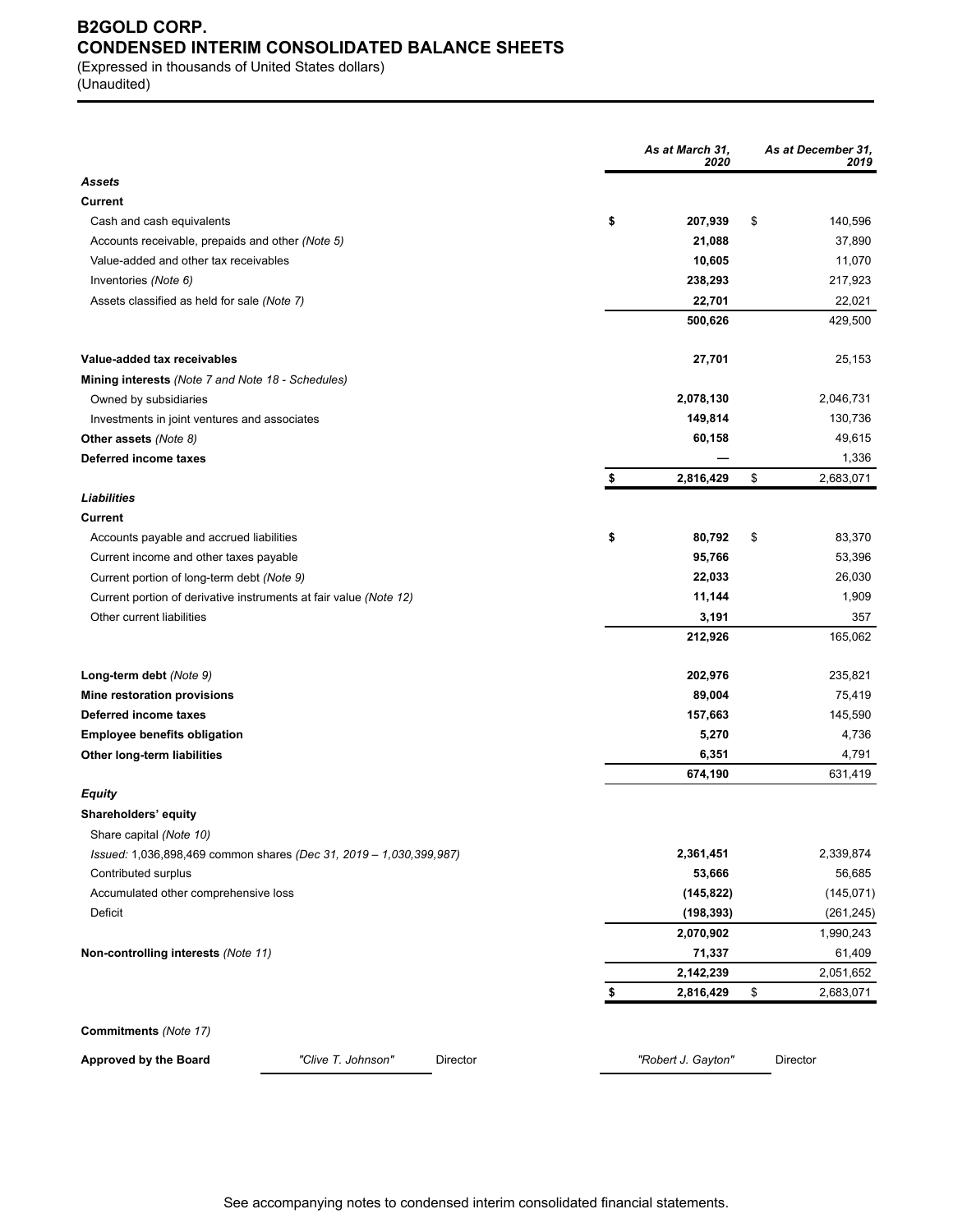### **B2GOLD CORP. CONDENSED INTERIM CONSOLIDATED STATEMENTS OF CHANGES IN EQUITY FOR THE THREE MONTHS ENDED MARCH 31**

(Expressed in thousands of United States dollars) (Unaudited)

|                                                           |                           |                 |                                     | 2020                                          |                 |                                  |                 |
|-----------------------------------------------------------|---------------------------|-----------------|-------------------------------------|-----------------------------------------------|-----------------|----------------------------------|-----------------|
|                                                           | <b>Shares</b><br>('000's) | capital         | <b>Share Contributed</b><br>surplus | Accumulated<br>other<br>comprehensive<br>loss | Deficit         | Non-<br>controlling<br>interests | Total<br>equity |
| Balance at December 31, 2019                              | 1,030,400                 | $$2,339,874$ \$ | 56,685 \$                           | $(145,071)$ \$                                | $(261, 245)$ \$ | 61,409                           | \$2,051,652     |
| Net income for the period                                 |                           |                 |                                     |                                               | 72,287          | 10,721                           | 83,008          |
| Dividends paid (Note 10)                                  |                           |                 |                                     | —                                             | (10, 368)       |                                  | (10, 368)       |
| Unrealised loss on investments                            |                           |                 |                                     | (751)                                         |                 |                                  | (751)           |
| Shares issued on exercise of stock options<br>(Note 10)   | 6,498                     | 14,844          |                                     |                                               |                 |                                  | 14,844          |
| Interest on loan to non-controlling interest              |                           |                 |                                     |                                               | 933             | (793)                            | 140             |
| Share-based payments (Note 10)                            |                           |                 | 3,714                               |                                               |                 |                                  | 3,714           |
| Transfer to share capital on exercise of<br>stock options |                           | 6,733           | (6, 733)                            |                                               |                 |                                  |                 |
| Balance at March 31, 2020                                 | 1,036,898                 | $$2,361,451$ \$ | 53,666 \$                           | $(145, 822)$ \$                               | $(198, 393)$ \$ | 71,337                           | \$2,142,239     |

|                                                           |                           |                 |                                     |           | 2019                                          |                 |                                  |                 |
|-----------------------------------------------------------|---------------------------|-----------------|-------------------------------------|-----------|-----------------------------------------------|-----------------|----------------------------------|-----------------|
|                                                           | <b>Shares</b><br>('000's) | capital         | <b>Share Contributed</b><br>surplus |           | Accumulated<br>other<br>comprehensive<br>loss | Deficit         | Non-<br>controlling<br>interests | Total<br>equity |
| Balance at December 31, 2018                              | 994,622                   | $$2,234,050$ \$ |                                     | 70,889 \$ | $(146, 153)$ \$                               | $(547,839)$ \$  | 41,906                           | \$1,652,853     |
| Net income for the period                                 |                           |                 |                                     |           |                                               | 22,295          | 4,228                            | 26,523          |
| Unrealised gain on investments                            |                           |                 |                                     |           | 669                                           |                 |                                  | 669             |
| Shares issued on exercise of stock options<br>(Note 10)   | 10,126                    | 19,801          |                                     |           |                                               |                 |                                  | 19,801          |
| Interest on loan to non-controlling interest              |                           |                 |                                     |           |                                               | 858             | (728)                            | 130             |
| Share-based payments (Note 10)                            |                           |                 | 5,341                               |           |                                               |                 |                                  | 5,341           |
| Transfer to share capital on exercise of<br>stock options |                           | 8,314           | (8,314)                             |           |                                               |                 |                                  |                 |
| Balance at March 31, 2019                                 | 1,004,748                 | $$2,262,165$ \$ |                                     | 67,916 \$ | $(145, 484)$ \$                               | $(524, 686)$ \$ | 45,406                           | \$1,705,317     |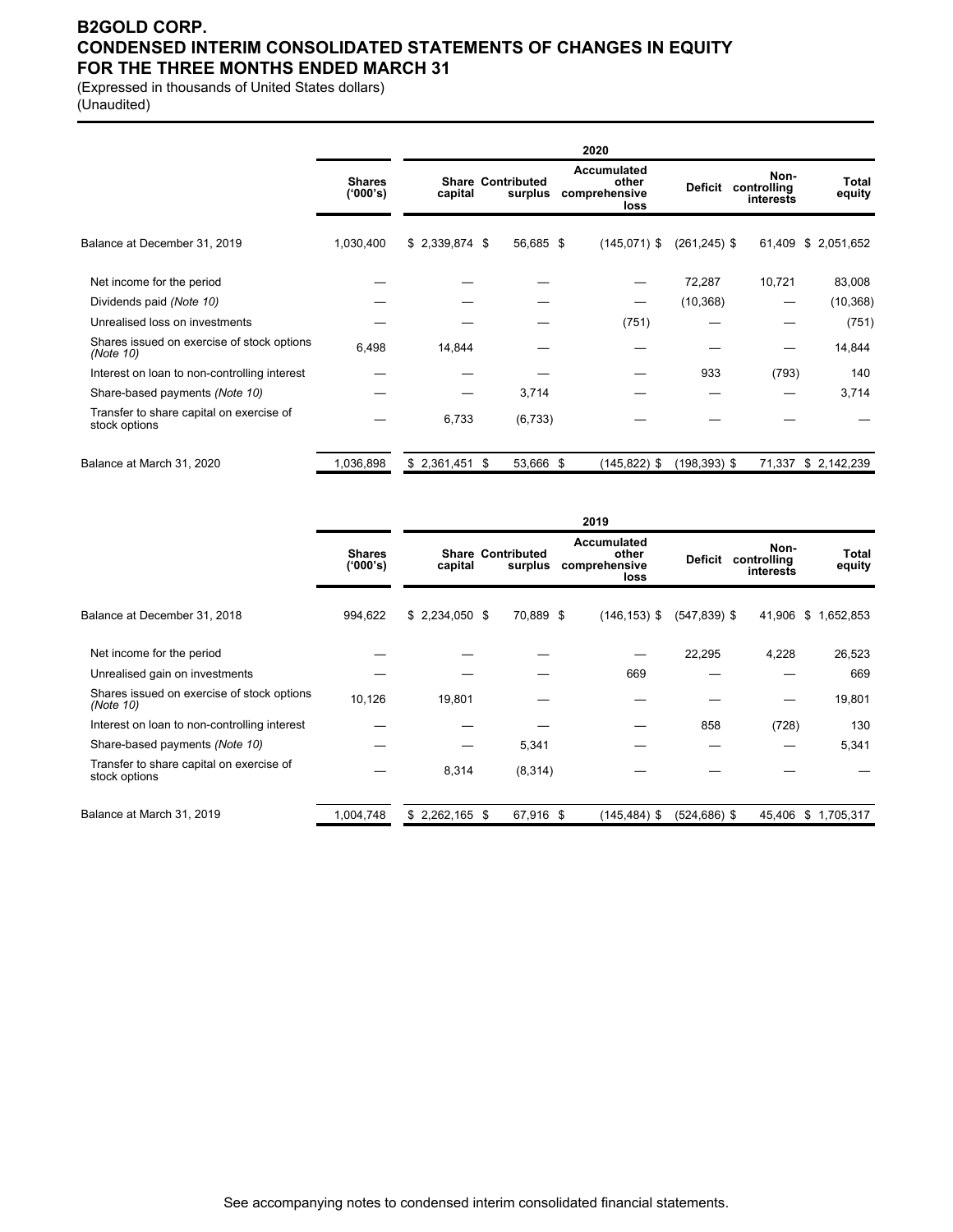(All tabular amounts are in thousands of United States dollars unless otherwise stated) (Unaudited)

#### *1 Nature of operations*

B2Gold Corp. ("B2Gold" or the "Company") is a Vancouver-based gold producer with three operating mines (one in Mali, one in the Philippines and one in Namibia). The Company operates the Fekola Mine in Mali, the Masbate Mine in the Philippines and the Otjikoto Mine in Namibia. Up to October 14, 2019, the Company operated two additional mines in Nicaragua - La Libertad and El Limon mines (see Note 4). The Company also has a 48.3% joint venture interest in the Gramalote Project in Colombia and an 81% interest in the Kiaka Project in Burkina Faso. In addition, the Company has a portfolio of other evaluation and exploration assets in Mali, Burkina Faso, Namibia, Uzbekistan and Finland.

B2Gold is a public company which is listed on the Toronto Stock Exchange under the symbol "BTO", the NYSE American LLC under the symbol "BTG" and the Namibian Stock Exchange under the symbol "B2G". B2Gold's head office is located at Suite 3100, Three Bentall Centre, 595 Burrard Street, Vancouver, British Columbia, V7X 1J1.

#### *2 Basis of preparation*

These condensed interim consolidated financial statements have been prepared in accordance with International Accounting Standard 34, *Interim Financial Reporting* of International Financial Reporting Standards ("IFRS") as issued by the International Accounting Standards Board ("IASB"). These condensed interim consolidated financial statements should be read in conjunction with the audited consolidated financial statements for the year ended December 31, 2019, which have been prepared in accordance with IFRS as issued by the IASB.

These condensed interim consolidated financial statements follow the same accounting policies and methods of application as the most recent audited consolidated financial statements of the Company.

These condensed consolidated interim financial statements were authorized for issue by the Board of Directors on May 5, 2020.

#### *3 Significant accounting judgements and estimates*

The preparation of these financial statements in conformity with IFRS requires judgements and estimates that affect the amounts reported. Those judgements and estimates concerning the future may differ from actual results. In addition to those reported in the 2019 annual consolidated financial statements, the following are the areas of accounting policy judgement and accounting estimates applied by management that most significantly affect the Company's financial statements, including those areas of estimation uncertainty that could result in a material adjustment to the carrying amounts of assets and liabilities within the next financial year.

#### *COVID-19 estimation uncertainty*

A global pandemic related to COVID-19 was declared in March 2020. The current and expected impacts on global commerce have been, and are anticipated to be, far-reaching. To date, there has been significant volatility in commodity prices and foreign exchange rates, restrictions on the conduct of business in many jurisdictions, including travel restrictions, and supply chain disruptions. There is significant ongoing uncertainty surrounding COVID-19 and the extent and duration of the impact that it may have.

The areas of judgement and estimation uncertainty for the Company which may be impacted include estimates used to determine recoverable reserves and resources, estimates used to determine the recoverable amounts of long-lived assets, estimates used to determine the recoverable amounts of value-added tax receivables and estimates regarding deferred income taxes and valuation allowances. Changes related to these could be material.

#### *Mineral reserve and resource estimates*

Mineral reserves are estimates of the amount of ore that can be economically and legally extracted from the Company's mining properties. The Company estimates its Mineral reserves and mineral resources based on information compiled by appropriately qualified persons relating to the geological data on the size, depth and shape of the ore body, and requires complex geological judgements to interpret the data. The estimation of recoverable reserves is based upon factors such as estimates of foreign exchange rates, commodity prices, future capital requirements, metallurgical recoveries, permitting and production costs along with geological assumptions and judgements made in estimating the size, and grade of the ore body. Changes in the reserve or resource estimates may impact the carrying value of mining interests, mine restoration provisions, recognition of deferred tax assets, depreciation and amortization charges and royalties receivable.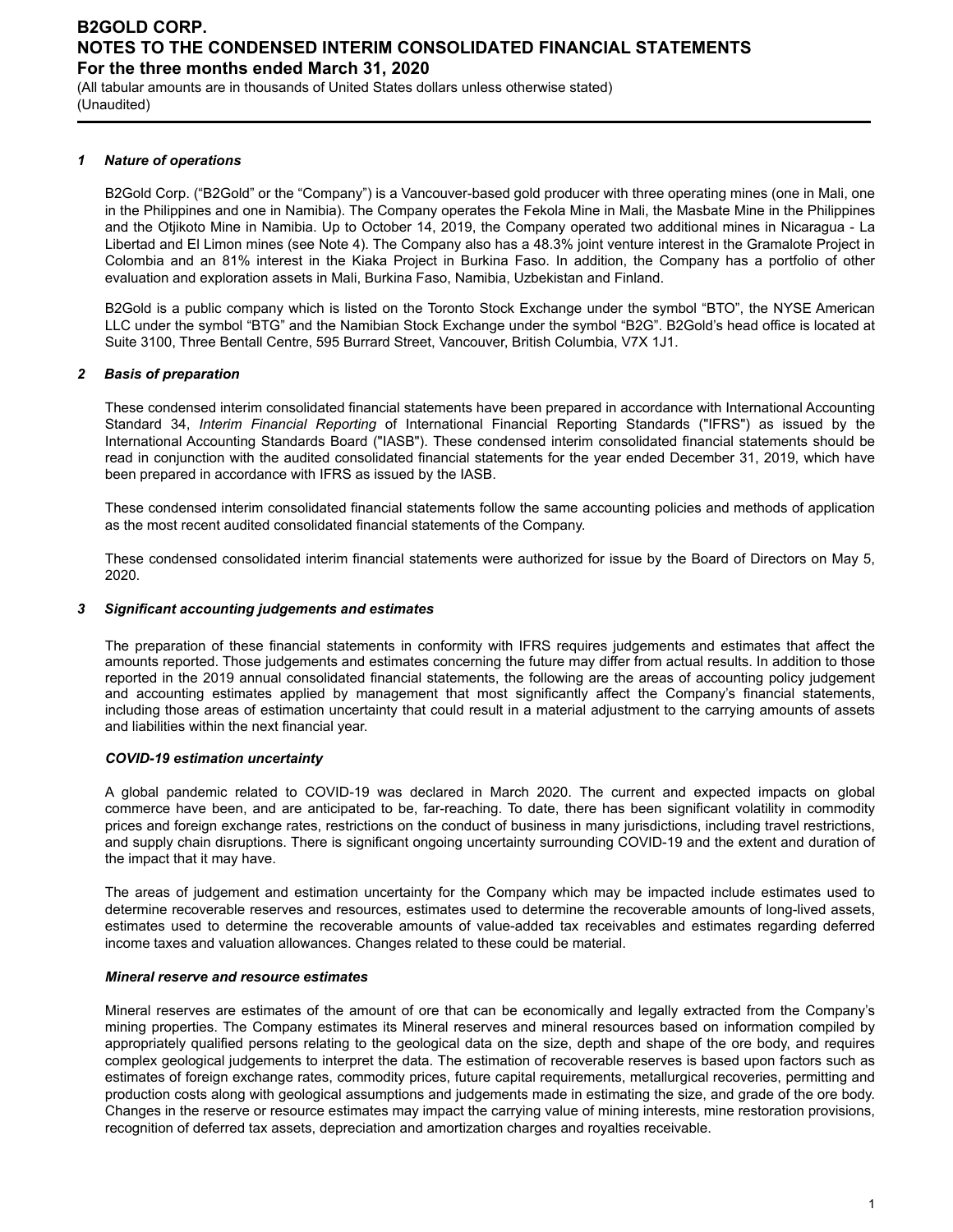(All tabular amounts are in thousands of United States dollars unless otherwise stated) (Unaudited)

#### *Impairment of long-lived assets*

Long-lived assets are tested for impairment, or reversal of a previous impairment, if there is an indicator of impairment or a subsequent reversal. Calculating the estimated recoverable amount of cash generating units for long-lived asset requires management to make estimates and assumptions with respect to future production levels, mill recoveries, operating and capital costs, future metal prices, foreign exchange rates, taxation rates, and discount rates in its life-of-mine plans and preparation of updated technical studies when relevant. Changes in any of the assumptions or estimates used in determining the recoverable amount could impact the analysis. Such changes could be material.

#### *Value-added tax receivables*

The Company incurs indirect taxes, including value-added tax, on purchases of goods and services at its operating mines and development projects. Indirect tax balances are recorded at their estimated recoverable amounts within current or longterm assets, net of provisions, and reflect the Company's best estimate of their recoverability under existing tax rules in the respective jurisdictions in which they arise. Management's assessment of recoverability considers the probable outcomes of claimed deductions and/or disputes. The provisions and balance sheet classifications made to date may be subject to change and such change may be material.

#### *Uncertain tax positions*

The Company's operations involve the application of complex tax regulations in multiple international jurisdictions. Determining the tax treatment of a transaction requires the Company to apply judgement in its interpretation of the applicable tax law. These positions are not final until accepted by the relevant tax authority. The tax treatment may change based on the result of assessments or audits by the tax authorities often years after the initial filing.

The Company recognizes and records potential liabilities for uncertain tax positions based on its assessment of the amount, or range of amounts, of tax that will be due. The Company adjusts these accruals as new information becomes available. Due to the complexity and uncertainty associated with certain tax treatments, the ultimate resolution could result in a payment that is materially different from the Company's current estimate of the tax liabilities.

#### *Current and deferred income taxes*

The Company is periodically required to estimate the tax basis of assets and liabilities. Where applicable tax laws and regulations are either unclear or subject to varying interpretations, it is possible that changes in these estimates could occur that materially affect the amounts of deferred income tax assets and liabilities recorded in the financial statements. Changes in deferred tax assets and liabilities generally have a direct impact on earnings in the period that the changes occur.

Each period, the Company evaluates the likelihood of whether some portion or all of each deferred tax asset will not be realized. This evaluation is based on historic and future expected levels of taxable income, the pattern and timing of reversals of taxable temporary timing differences that give rise to deferred tax liabilities, and tax planning initiatives. Levels of future taxable income are affected by, among other things, market gold prices, production costs, quantities of proven and probable gold reserves, interest rates and foreign currency exchange rates.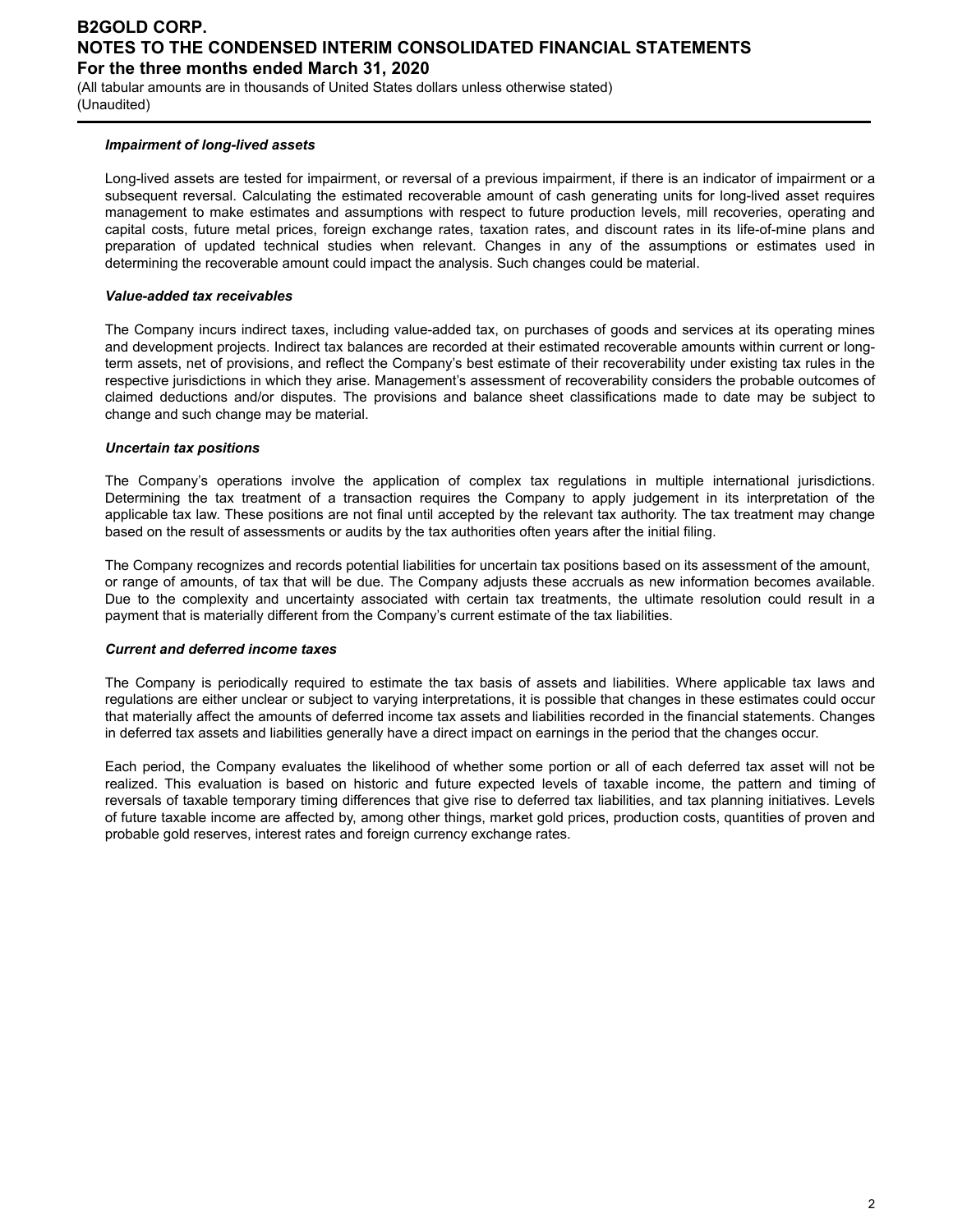(All tabular amounts are in thousands of United States dollars unless otherwise stated) (Unaudited)

#### *4 Results of discontinued operations*

On October 15, 2019, the Company completed the sale of El Limon Mine, La Libertad Mine and other additional concessions in Nicaragua (collectively, the "Nicaraguan Group") to Calibre Mining Corp. ("Calibre") for consideration measured at \$116 million (net of transaction costs). In accordance with IFRS 5 *Non-current assets held for sale and discontinued operations*, the Nicaraguan Group met the definition of a discontinued operation for the three months ended March 31, 2019. The results of the Nicaraguan Group for the restated comparative period have been presented as discontinued operations in the Condensed Interim Consolidated Statement of Operations and the Condensed Interim Consolidated Statement of Cash Flows. The following outlines the operating results of the Nicaraguan Group for the period:

|                                                         | For the three<br>months ended<br>March 31, 2019 |
|---------------------------------------------------------|-------------------------------------------------|
|                                                         | \$                                              |
| <b>Gold revenue</b>                                     | 37,682                                          |
| <b>Cost of sales</b>                                    |                                                 |
| <b>Production costs</b>                                 | (33,665)                                        |
| Depreciation and depletion                              | (6, 759)                                        |
| Royalties and production taxes                          | (1,502)                                         |
| <b>Total cost of sales</b>                              | (41, 926)                                       |
| <b>Gross loss</b>                                       | (4,244)                                         |
| General and administrative                              | (992)                                           |
| Share-based payments                                    | (765)                                           |
| Community relations                                     | (409)                                           |
| Foreign exchange losses                                 | (297)                                           |
| Other                                                   | (271)                                           |
| <b>Operating loss</b>                                   | (6,978)                                         |
| Interest and financing expense                          | (329)                                           |
| Other                                                   | (28)                                            |
| Loss before taxes                                       | (7, 335)                                        |
| Current income tax, withholding and other taxes expense | (1,612)                                         |
| Deferred income tax recovery                            | 225                                             |
| Net loss from discontinued operations                   | (8, 722)                                        |

#### *5 Accounts receivable, prepaids and other*

|                    | <b>March 31, 2020</b> | December 31, 2019 |
|--------------------|-----------------------|-------------------|
|                    | S                     | \$                |
| Due from associate |                       | 14,441            |
| Supplier advances  | 9,304                 | 13,768            |
| Prepaid expenses   | 5,719                 | 2,221             |
| Other receivables  | 6,065                 | 7,460             |
|                    | 21,088                | 37,890            |

During the quarter ended March 31, 2020, the Company agreed to extend the term of the deferred consideration due from its associate, Calibre, by six months to April 15, 2021. As a result of the extension, the amount due is now considered longterm and has been reclassified to Other Assets.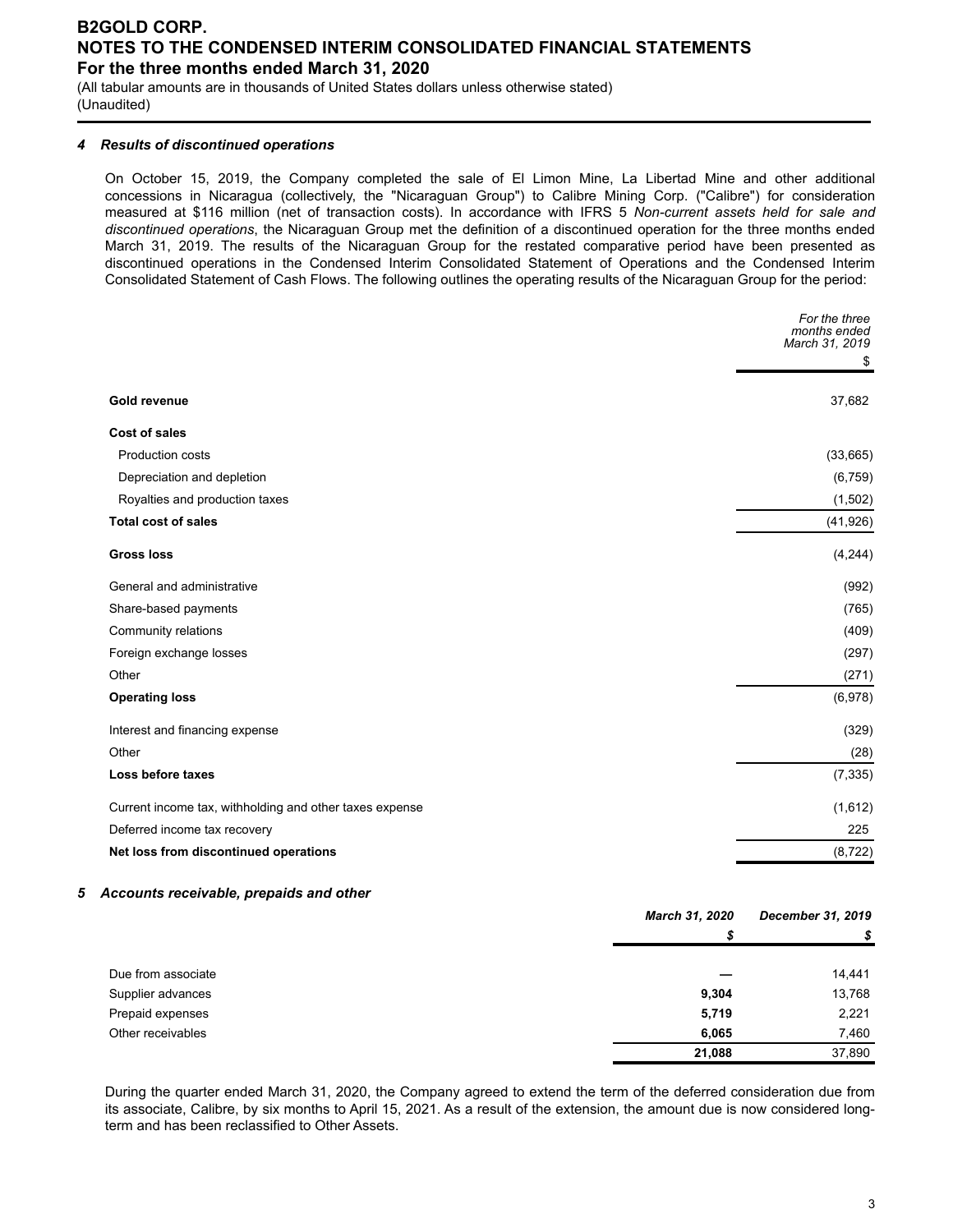(All tabular amounts are in thousands of United States dollars unless otherwise stated) (Unaudited)

### *6 Inventories*

|                          | <b>March 31, 2020</b> | December 31, 2019 |
|--------------------------|-----------------------|-------------------|
|                          | S                     | \$                |
| Gold and silver bullion  | 45.614                | 46,484            |
| In-process inventory     | 14.089                | 10,297            |
| Ore stock-pile inventory | 76,545                | 62,695            |
| Materials and supplies   | 102.045               | 98.447            |
|                          | 238,293               | 217,923           |

Ore stock-pile inventory includes amounts for the Fekola Mine of \$46 million (December 31, 2019 - \$33 million), for the Otjikoto Mine of \$29 million (December 31, 2019 – \$28 million), and for the Masbate Mine of \$1 million (December 31, 2019 - \$2 million).

#### *7 Mining interests*

|                                                                                      | March 31, 2020 | December 31, 2019 |
|--------------------------------------------------------------------------------------|----------------|-------------------|
|                                                                                      | \$             | \$                |
| Property, plant and equipment (depletable)                                           |                |                   |
| Fekola Mine, Mali                                                                    |                |                   |
| Cost                                                                                 | 1,404,542      | 1,322,865         |
| Accumulated depreciation and depletion                                               | (308, 642)     | (258, 580)        |
|                                                                                      | 1,095,900      | 1,064,285         |
| Masbate Mine, Philippines                                                            |                |                   |
| Cost, net of impairment                                                              | 826,684        | 815,418           |
| Accumulated depreciation and depletion                                               | (308, 354)     | (295, 616)        |
|                                                                                      | 518,330        | 519,802           |
| Otjikoto Mine, Namibia                                                               |                |                   |
| Cost                                                                                 | 639,055        | 638,664           |
| Accumulated depreciation and depletion                                               | (327, 951)     | (323, 152)        |
|                                                                                      | 311,104        | 315,512           |
| Exploration and evaluation properties (non-depletable)                               |                |                   |
| Kiaka, Burkina Faso                                                                  | 77,337         | 76,807            |
| Anaconda Regional, Mali                                                              | 30,010         | 27,139            |
| Mocoa Royalty, Colombia                                                              | 10,230         | 10,230            |
| Ondundu, Namibia                                                                     | 9,961          | 9,778             |
| <b>Finland Properties, Finland</b>                                                   | 7,071          | 6,697             |
| Other                                                                                | 16,241         | 14,321            |
|                                                                                      | 150,850        | 144,972           |
| Corporate & other                                                                    |                |                   |
| Office, furniture and equipment, net                                                 | 1,946          | 2,160             |
|                                                                                      | 2,078,130      | 2,046,731         |
| Investments in joint ventures and associates (accounted for using the equity method) |                |                   |
| Gramalote, Colombia, net of impairment                                               | 89,943         | 77,265            |
| Calibre, Nicaragua                                                                   | 59,871         | 53,471            |
|                                                                                      | 149,814        | 130,736           |
|                                                                                      | 2,227,944      | 2,177,467         |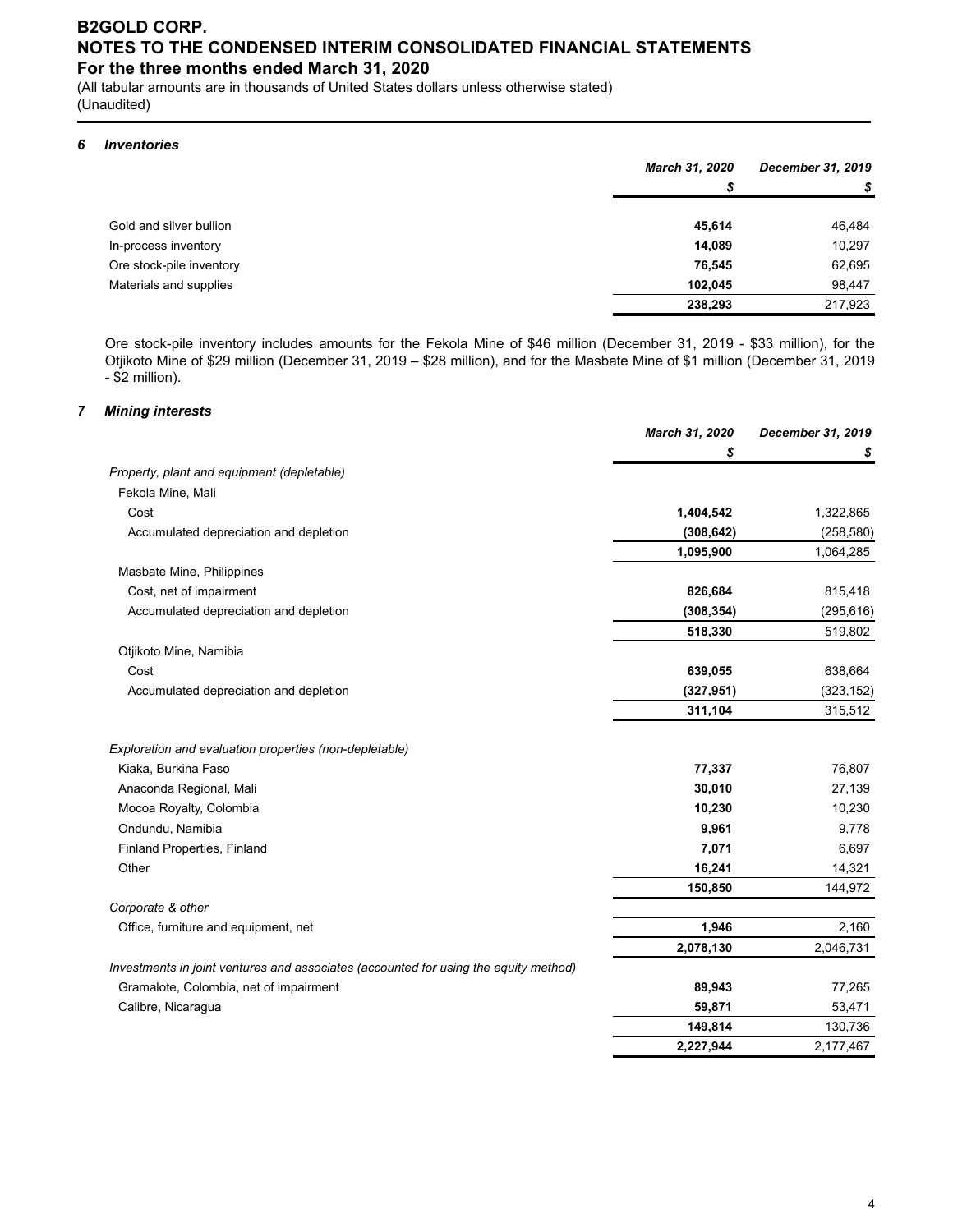(All tabular amounts are in thousands of United States dollars unless otherwise stated) (Unaudited)

#### *Gramalote*

During the three months ended March 31, 2020, the company spent \$13 million of the \$14 million sole fund amount required to increase its stake in the project to 50%. Following the expenditure of the sole fund amount, each partner to the joint arrangement will fund its share of expenditures pro rata.

#### *Toega*

During the year ended December 31, 2019, the Company signed a non-binding letter of intent for sale of the Toega project located in Burkina Faso. Subsequent to March 31, 2020, on April 28, 2020, the Company and its 10% partner GAMS-Mining F&I Ltd ("GAMS") entered into a definitive agreement with West African Resources Limited ("West African") for the sale of the Toega property. As a result, the carrying value of the Toega property of \$23 million has been classified as an asset held for sale on the Condensed Interim Consolidated Balance Sheet at March 31, 2020.

The purchase consideration, due 90% to B2Gold and 10% to GAMS, consists of: an initial non-refundable cash payment of \$10 million; a further payment of \$10 million in cash or shares due upon completion of a feasibility study within 2 years (at which time the permits comprising the Toega project will be transferred to West African); production payments of \$25 million in the form of a 3% net smelter returns ("NSR") royalty on production from the Toega project area; and a further 0.5% NSR royalty (to commence after the 3% NSR outlined above has been fully paid) which is capped at 1.5 million ounces.

#### *8 Other assets*

|                                             | March 31, 2020 | December 31, 2019 |
|---------------------------------------------|----------------|-------------------|
|                                             | \$             |                   |
| Low-grade stockpile                         | 25,561         | 24,153            |
| Due from associate (Note 5)                 | 14,092         |                   |
| Debt service reserve accounts (Note 9)      | 9,242          | 11,783            |
| Reclamation deposits                        | 6,923          | 6,653             |
| Long-term investments                       | 2,065          | 2,816             |
| Loan receivable, including accrued interest | 2,012          | 3,984             |
| Other                                       | 263            | 226               |
|                                             | 60,158         | 49,615            |

#### *9 Long-term debt*

|                                                                         | March 31, 2020 | December 31, 2019 |
|-------------------------------------------------------------------------|----------------|-------------------|
|                                                                         |                | \$                |
| Revolving credit facility:                                              |                |                   |
| Principal amount                                                        | 175,000        | 200,000           |
| Less: unamortized transaction costs                                     | (7, 150)       | (7, 713)          |
|                                                                         | 167,850        | 192,287           |
| Equipment loans and lease obligations:                                  |                |                   |
| Fekola equipment loan facility (net of unamortized transaction costs)   | 38,456         | 43,061            |
| Masbate equipment loan facility (net of unamortized transaction costs)  | 9,940          | 10,799            |
| Otjikoto equipment loan facility (net of unamortized transaction costs) |                | 5,973             |
| Lease liabilities                                                       | 8,763          | 9,731             |
|                                                                         | 57,159         | 69,564            |
|                                                                         |                |                   |
|                                                                         | 225,009        | 261,851           |
| Less: current portion                                                   | (22, 033)      | (26,030)          |
|                                                                         | 202,976        | 235,821           |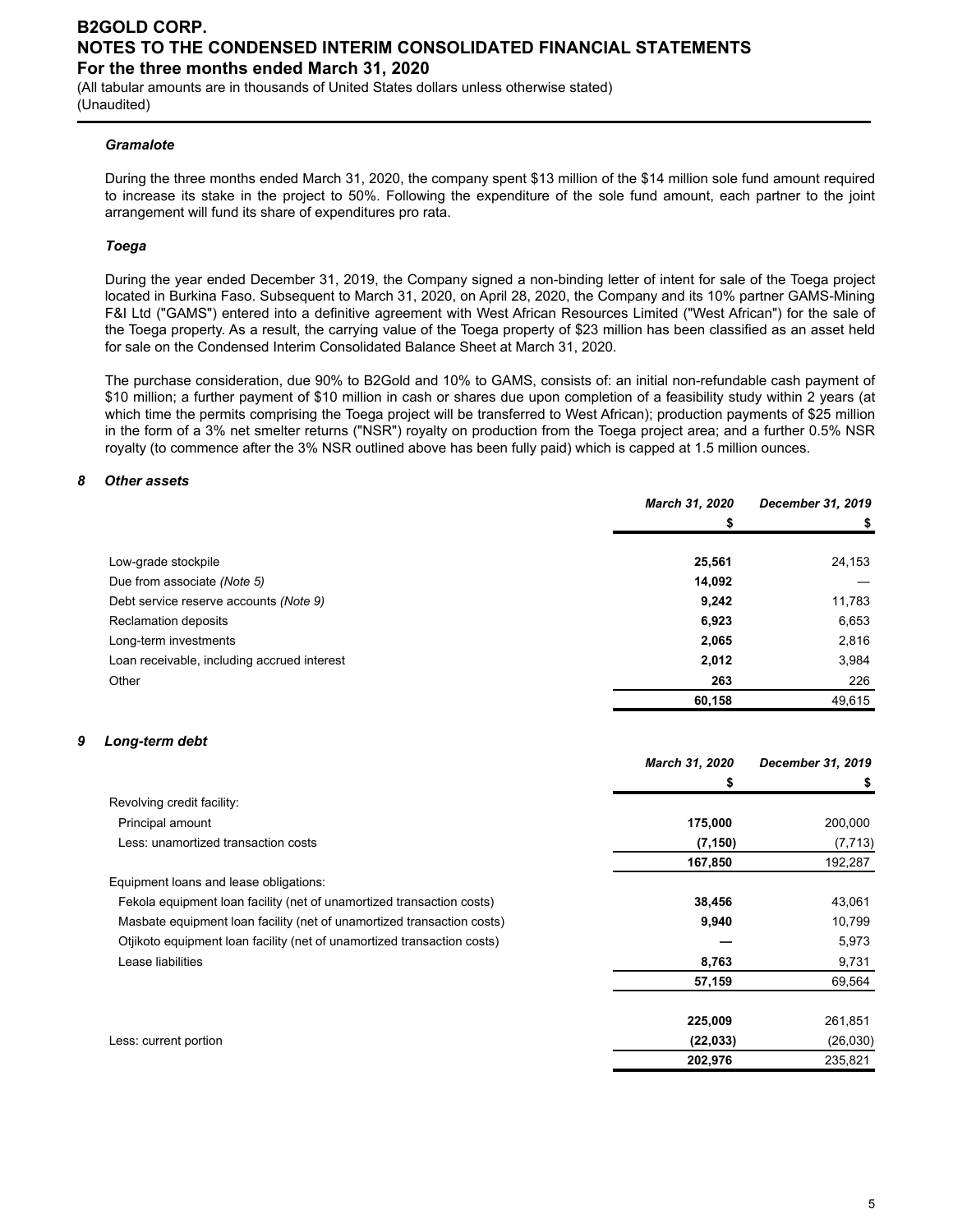(All tabular amounts are in thousands of United States dollars unless otherwise stated) (Unaudited)

The changes in debt balances during the three months ended March 31, 2020 are as follows:

|                                         | <b>Revolving</b><br>credit facility | <b>Equipment</b><br>loans | Lease<br>liabilities | <b>Total</b> |
|-----------------------------------------|-------------------------------------|---------------------------|----------------------|--------------|
|                                         |                                     |                           |                      | \$           |
| Balance at December 31, 2019            | 192,287                             | 59,833                    | 9.731                | 261,851      |
| Debt repayments                         | (25,000)                            | (10, 796)                 | (829)                | (36, 625)    |
| Foreign exchange gains                  |                                     | (864)                     | (313)                | (1, 177)     |
| Non-cash interest and financing expense | 563                                 | 223                       | 174                  | 960          |
| Balance at March 31, 2020               | 167.850                             | 48.396                    | 8.763                | 225,009      |
| Less current portion                    |                                     | (19, 305)                 | (2,728)              | (22, 033)    |
|                                         | 167.850                             | 29.091                    | 6.035                | 202.976      |

#### *Revolving credit facility*

On May 10, 2019, the Company entered into a revised revolving credit facility ("RCF") agreement with its existing syndicate of banks plus one new lender. The maximum available for drawdown under the facility was increased from \$500 million to \$600 million with an accordion feature, available on the receipt of additional binding commitments, for a further \$200 million.

The RCF bears interest on a sliding scale of between LIBOR plus 2.125% to 2.75% based on the Company's consolidated net leverage ratio. Commitment fees for the undrawn portion of the facility are also on a similar sliding scale basis of between 0.478% and 0.619%. The term of the RCF is four years, maturing on May 9, 2023.

The Company has provided security on the RCF in the form of a general security interest over the Company's assets and pledges creating a charge over the shares of certain of the Company's direct and indirect subsidiaries. In connection with the RCF, the Company must also maintain certain ratios for leverage and interest coverage. As at March 31, 2020, the Company was in compliance with these debt covenants.

As at March 31, 2020, the Company had drawn down \$175 million under the \$600 million RCF, leaving an undrawn and available balance of \$425 million.

Subsequent to March 31, 2020, on April 8, 2020, the Company drew down an additional \$250 million under the RCF.

#### *Fekola equipment loan facility*

The Company is required to maintain a deposit in a debt service reserve account ("DSRA") equal at all times to the total of the principal, interest and other payments that become payable over the next six month period. At March 31, 2020, the balance in the DSRA was Euro 8 million (\$9 million equivalent).

#### *Otjikoto equipment loan facility*

The Otjikoto equipment loan facility was scheduled for repayment on or before December 31, 2023. During the three months ended March 31, 2020, the Company elected to voluntarily repay the remaining balance on the loan. On March 30, 2020, the Company repaid the Otjikoto equipment loan facility of \$6 million.

#### *10 Share capital*

The Company's authorized share capital consists of an unlimited number of common shares and an unlimited number of preferred shares. As at March 31, 2020, the Company had 1,036,898,469 common shares outstanding, including 1,705,000 common shares being held in trust under the Company's Incentive Plan. No preferred shares were outstanding.

On March 23, 2020, the Company paid a dividend of \$0.01 per share. The total dividend of \$10 million was recognized in deficit in the Condensed Interim Consolidated Statement of Changes in Equity during the period.

For the three months ended March 31, 2020, share-based payments expense relating to the vesting of stock options, was \$2 million (2019 - \$3 million), net of \$0 million (2019 - \$1 million), capitalized to mining interests and \$0 million (2019 - \$1 million) included in the results of discontinued operations (Note 4). For the three months ended March 31, 2020, the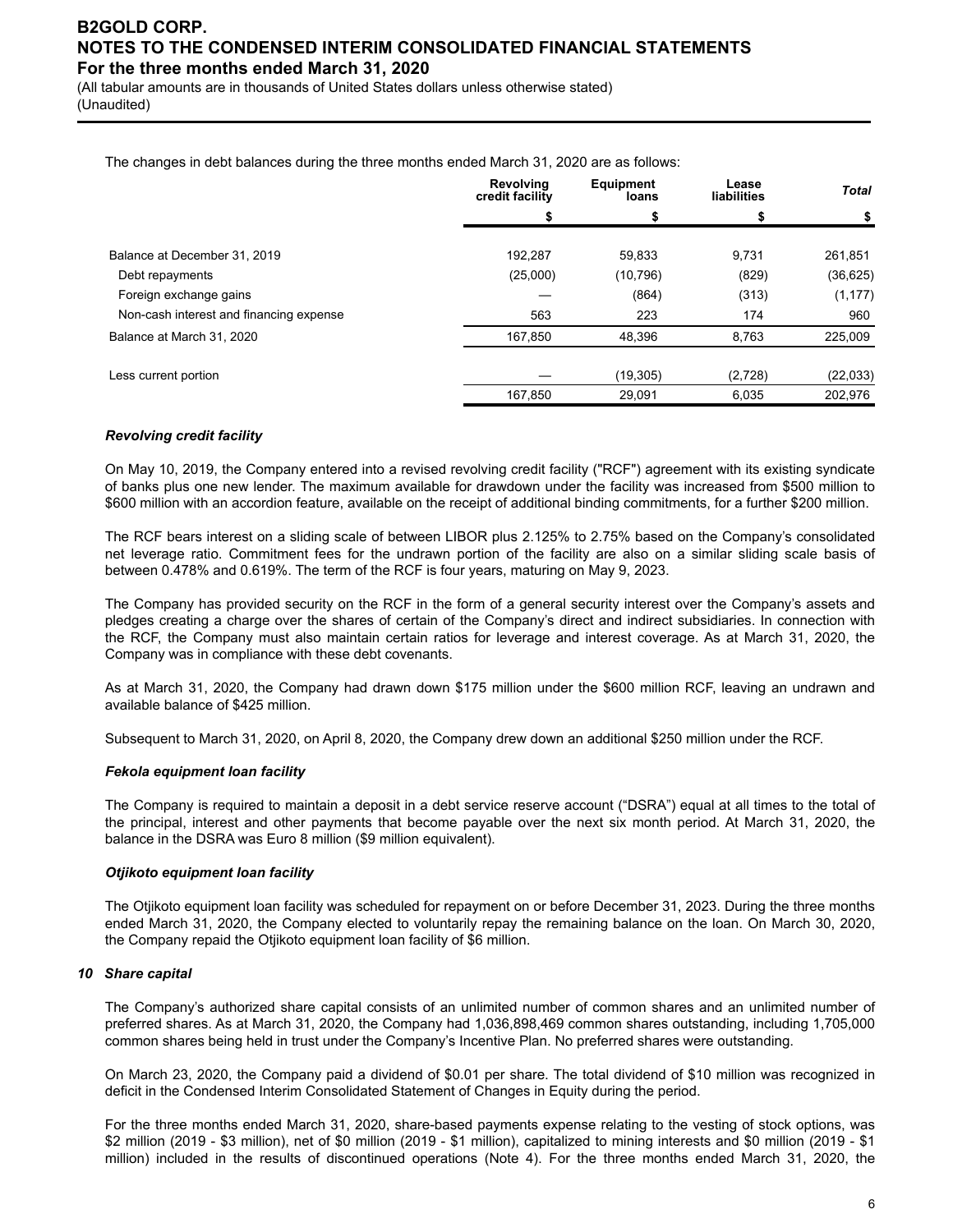(All tabular amounts are in thousands of United States dollars unless otherwise stated) (Unaudited)

Company issued 6 million shares for proceeds of \$15 million upon the exercise of stock options. As at March 31, 2020, 30 million stock options were outstanding. Subsequent to March 31, 2020, the Company issued a further 2 million shares for proceeds of \$4 million on the exercise of stock options.

For the three months ended March 31, 2020, share-based payments expense relating to the vesting of restricted share units ("RSUs") was \$2 million (2019 - \$1 million). During the three months ended March 31, 2020, 2 million RSUs, were granted to employees of the Company. As at March 31, 2020, 6 million RSUs were outstanding. Subsequent to March 31, 2020, the Company issued a further 1 million shares on the vesting of RSUs.

For the three months ended March 31, 2020, share-based payments expense relating to the vesting of performance share units ("PSUs") was \$0 million (2019 - \$0 million). During the three months ended March 31, 2020, 2 million PSUs were issued to employees of the Company. As at March 31, 2020, 2 million PSUs were outstanding.

During the three months ended March 31, 2020, 316,000 deferred share units ("DSUs") were issued to Directors of the Company. As at March 31, 2020, 1,200,000 DSUs were outstanding.

#### *Earnings per share*

The following is the calculation of net income and diluted net income attributable to shareholders of the Company for the period:

|                                                                                                               | For the three<br>months ended<br>March 31, 2020 |    | For the three<br>months ended<br>March 31, 2019 |
|---------------------------------------------------------------------------------------------------------------|-------------------------------------------------|----|-------------------------------------------------|
|                                                                                                               |                                                 |    |                                                 |
| Net income from continuing operations                                                                         | \$<br>83.008                                    | \$ | 35,245                                          |
| Non-controlling interests                                                                                     | (10, 721)                                       |    | (4,228)                                         |
| Net income and diluted net income from continuing operations (attributable to<br>shareholders of the Company) | \$<br>72.287                                    | S  | 31,017                                          |
| Loss from discontinued operations attributable to shareholders of the Company                                 |                                                 |    | (8, 722)                                        |
| Net income and diluted net income (attributable to shareholders of the Company)                               | 72.287                                          |    | 22.295                                          |

The following is the calculation of diluted weighted average number of common shares outstanding for the period:

|                                                                             | For the three<br>months ended<br><b>March 31, 2020</b> | For the three<br>months ended<br>March 31, 2019 |
|-----------------------------------------------------------------------------|--------------------------------------------------------|-------------------------------------------------|
| Basic weighted average number of common shares outstanding (in thousands)   | 1,035,032                                              | 1,001,410                                       |
| Effect of dilutive securities:                                              |                                                        |                                                 |
| Stock options                                                               | 10,922                                                 | 13,411                                          |
| Restricted share units                                                      | 1,727                                                  | 663                                             |
| Performance share units                                                     | 262                                                    |                                                 |
| Diluted weighted average number of common shares outstanding (in thousands) | 1,047,943                                              | 1,015,484                                       |
| The following is the basic and diluted earnings per share:                  |                                                        |                                                 |
|                                                                             | For the three<br>months ended<br><b>March 31, 2020</b> | For the three<br>months ended<br>March 31, 2019 |
|                                                                             |                                                        |                                                 |

| Earnings per share from continuing operations (attributable to shareholders of the<br>Company) |   |      |   |      |
|------------------------------------------------------------------------------------------------|---|------|---|------|
| Basic                                                                                          |   | 0.07 |   | 0.03 |
| <b>Diluted</b>                                                                                 |   | 0.07 | S | 0.03 |
| <b>Earnings per share</b> (attributable to shareholders of the Company)                        |   |      |   |      |
| Basic                                                                                          | ъ | 0.07 |   | 0.02 |
| <b>Diluted</b>                                                                                 |   | 0.07 |   | 0.02 |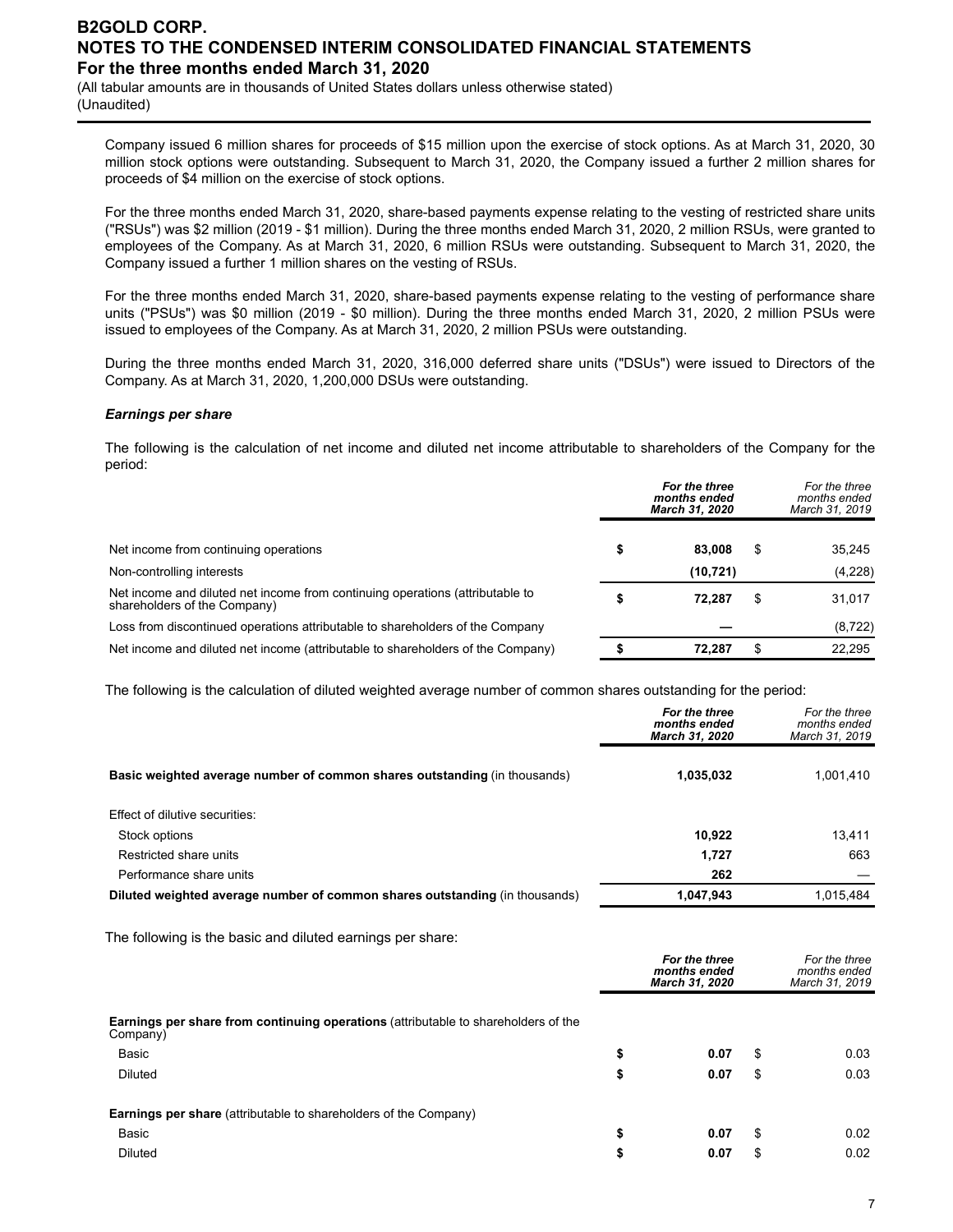(All tabular amounts are in thousands of United States dollars unless otherwise stated) (Unaudited)

#### *11 Non-controlling interest*

The following is a continuity schedule of the Company's non-controlling interests:

|                                                 | Fekola | <b>Masbate</b> | <b>Otiikoto</b> | Other | <b>Total</b> |
|-------------------------------------------------|--------|----------------|-----------------|-------|--------------|
|                                                 |        |                |                 |       |              |
|                                                 |        |                |                 |       |              |
| Balance at December 31, 2019                    | 30.429 | 16.189         | 13.877          | 914   | 61,409       |
| Share of net income (loss)                      | 9,529  | (449)          | 1.376           | 265   | 10,721       |
| Interest on loan to non-controlling<br>interest | (793)  |                |                 |       | (793)        |
| Balance at March 31, 2020                       | 39.165 | 15.740         | 15.253          | 1.179 | 71.337       |

#### *12 Derivative Financial instruments*

#### *Fuel derivatives*

During the three months ended March 31, 2020, the Company entered into additional forward contracts for the purchase of 26,141,000 litres of fuel oil and 22,426,000 litres of gas oil with settlements scheduled between May 2020 and April 2022. These derivative instruments were not designated as hedges by the Company and are being recorded at fair value through profit and loss ("FVTPL").

The following is a summary, by maturity dates, of the Company's fuel derivatives contracts outstanding as at March 31, 2020:

|                       | 2020       | 2021       | 2022       | Total      |
|-----------------------|------------|------------|------------|------------|
| Forward - fuel oil:   |            |            |            |            |
| Litres (thousands)    | 18,052     | 13,671     | 4,596      | 36,319     |
| Average strike price  | \$<br>0.28 | \$<br>0.23 | \$<br>0.26 | \$<br>0.26 |
| Forward – gas oil:    |            |            |            |            |
| Litres (thousands)    | 21,846     | 13,593     | 3,937      | 39,376     |
| Average strike price  | \$<br>0.43 | \$<br>0.33 | \$<br>0.33 | \$<br>0.39 |
| Forward – diesel:     |            |            |            |            |
| Litres (thousand)     | 1,155      |            |            | 1,155      |
| Average strike price  | \$<br>0.57 | \$         | \$         | \$<br>0.57 |
| Collars - fuel oil:   |            |            |            |            |
| Litres (thousand)     | 15,245     | 11,055     |            | 26,300     |
| Average ceiling price | \$<br>0.26 | \$<br>0.26 | \$         | \$<br>0.26 |
| Average floor price   | \$<br>0.38 | \$<br>0.39 | \$         | \$<br>0.38 |
| Collars - gas oil:    |            |            |            |            |
| Litres (thousand)     | 5,008      | 6,439      |            | 11,447     |
| Average ceiling price | \$<br>0.40 | \$<br>0.40 | \$         | \$<br>0.40 |
| Average floor price   | \$<br>0.57 | \$<br>0.57 | \$         | \$<br>0.57 |

The unrealized fair value of these contracts at March 31, 2020 was \$(11) million.

Subsequent to March 31, 2020, the Company entered into additional forward contracts for the purchase of 34,744,000 litres of fuel oil at an average strike price of \$0.24 per litre, and 19,737,000 litres of gas oil at an average strike price of \$0.32 per litre, with settlements scheduled between May 2020 and April 2022.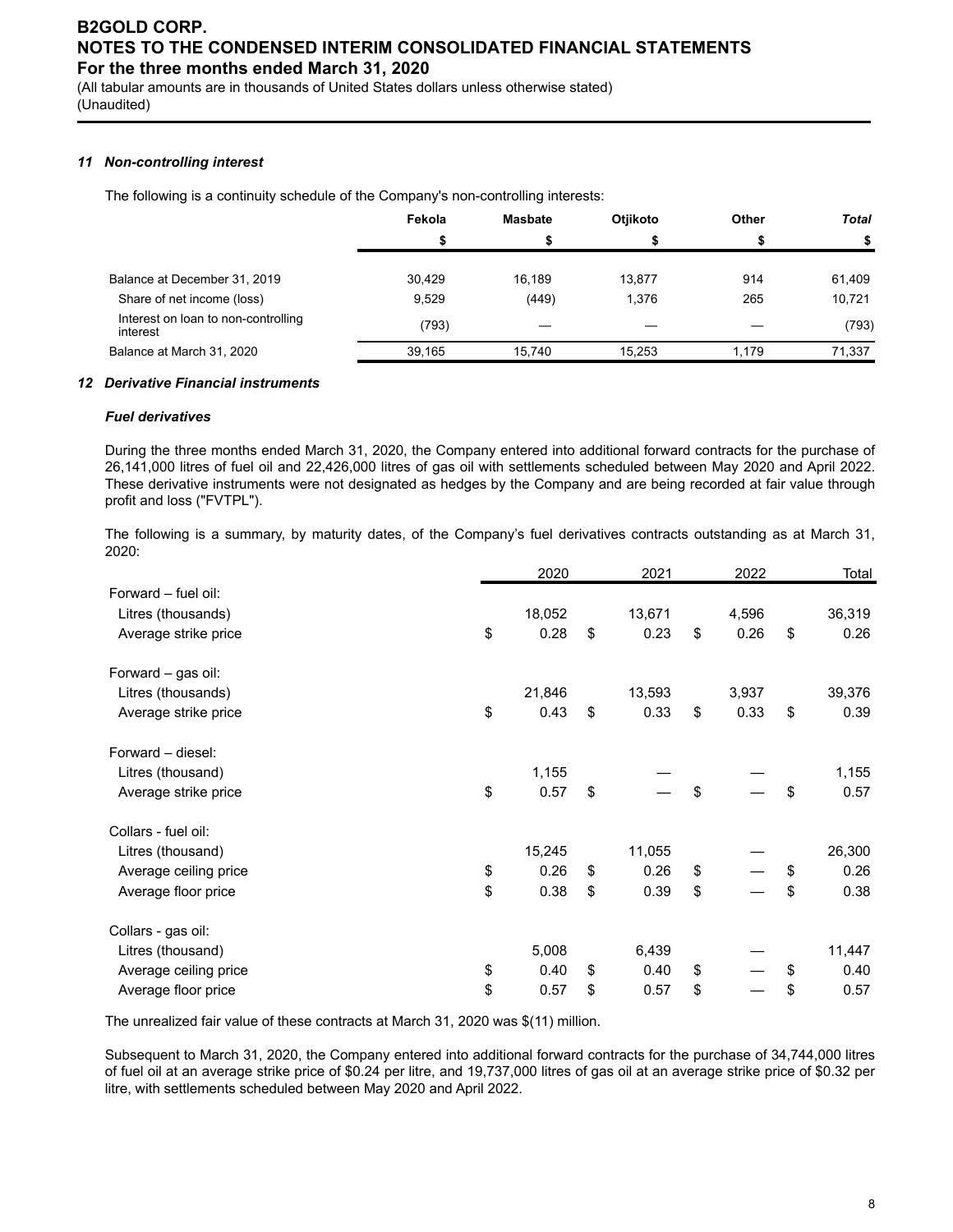(All tabular amounts are in thousands of United States dollars unless otherwise stated) (Unaudited)

#### *Interest Rate Swaps*

On January 24, 2019, the Company entered into a series of interest swaps with a notional amount of \$125 million with settlements scheduled between April 2019 and July 2021. Under these contracts, the Company receives a floating rate equal to the 3 month United States dollar LIBOR rate and pays a fixed rate of between 2.36% and 2.67%. These derivative instruments were not designated as hedges by the Company and are being recorded at FVTPL. The unrealized fair value of these contracts at March 31, 2020 was \$(3) million.

#### *13 Financial Instruments*

The Company's financial assets and liabilities are classified based on the lowest level of input significant to the fair value measurement based on the fair value hierarchy:

Level 1 – quoted prices in active markets for identical assets or liabilities;

Level 2 – inputs other than quoted prices included in Level 1 that are observable for the asset or liability, either directly (i.e. as prices) or indirectly (i.e. derived from prices); and

Level 3 – inputs for the asset or liability that are not based on observable market data.

As at March 31, 2020, the Company's financial assets and liabilities that are measured and recognized at fair value on a recurring basis are categorized as follows:

|                                     | As at March 31, 2020 |           | As at December 31, 2019 |            |
|-------------------------------------|----------------------|-----------|-------------------------|------------|
|                                     | Level 1              | Level 2   | Level 1                 | Level 2    |
|                                     | \$                   | æ         | S                       |            |
| Long-term investments (Note 8)      | 2,065                |           | 2,816                   |            |
| Long-term debt (Note 9)             |                      | (225,009) |                         | (261, 851) |
| Fuel derivative contracts (Note 12) |                      | (10, 588) |                         | (1,292)    |
| Interest rate swaps (Note 12)       |                      | (3,056)   |                         | (1,504)    |

The Company's long-term investments consists of shares of publicly traded mining companies. The fair values of these were determined using market quotes from an active market for each investment.

The fair value of the Company's long-term debt, fuel derivative contracts and interest rate swaps were determined using prevailing market rates for instruments with similar characteristics.

The fair value of the Company's other financial instruments approximate their carrying value due to their short-term nature.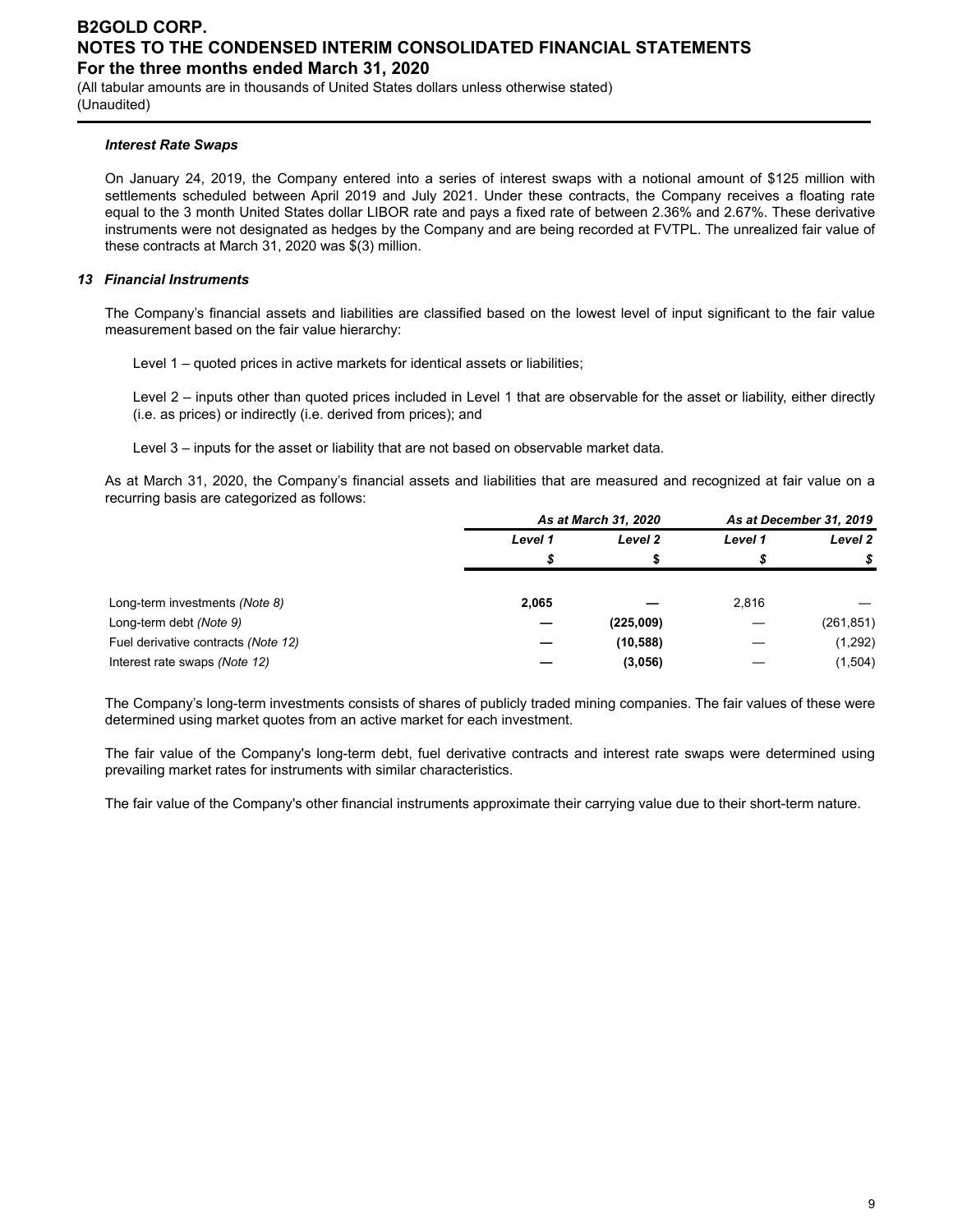(All tabular amounts are in thousands of United States dollars unless otherwise stated) (Unaudited)

#### *14 Income and other taxes*

Income tax expense differs from the amount that would result from applying the Canadian federal and provincial income tax rates to earnings from operations before taxes. These differences result from the following items:

|                                                   | For the three<br>months ended<br>March 31, 2020 | For the three<br>months ended<br>March 31, 2019 |
|---------------------------------------------------|-------------------------------------------------|-------------------------------------------------|
|                                                   | \$                                              | \$                                              |
| Income from continuing operations before taxes    | 159,887                                         | 72,884                                          |
| Canadian federal and provincial income tax rates  | 27.00 %                                         | 27.00 %                                         |
| Income tax expense at statutory rates             | 43,169                                          | 19,679                                          |
| Increase (decrease) attributable to:              |                                                 |                                                 |
| Effects of different foreign statutory tax rates  | 7,823                                           | 668                                             |
| Non-deductible expenditures                       | 7,759                                           | 6,862                                           |
| Losses for which no tax benefit has been recorded | 5,652                                           | 2,972                                           |
| Benefit of optional tax deductions                | (2,940)                                         | (2,684)                                         |
| Withholding tax                                   | 1,658                                           | 2,061                                           |
| Change due to foreign exchange                    | 14,980                                          | 8,081                                           |
| Non-taxable portion of gains                      | (864)                                           |                                                 |
| Amounts over provided in prior years              | (358)                                           |                                                 |
| Income tax expense                                | 76,879                                          | 37,639                                          |
| Current income tax, withholding and other taxes   | 63,470                                          | 25,569                                          |
| Deferred income tax expense                       | 13,409                                          | 12,070                                          |
| Income tax expense                                | 76,879                                          | 37,639                                          |

Included in current income tax expense for the three months ended March 31, 2020 is \$10 million (2019 - \$5 million) related to the State of Mali's 10% priority dividend on its free carried interest in the Fekola Mine. This priority dividend is accounted for as an income tax in accordance with IAS 12, *Income Taxes.*

The Gramalote Joint Venture received notice from the Colombian Tax Office (DIAN) that it disagreed with the Joint Venture's tax treatment of certain items in the 2013 and 2014 income tax returns, resulting in assessments with additional income taxes and penalty fines. These assessments are currently being appealed by the Gramalote Joint Venture and the outcome of these appeals cannot be determined at this time. The Company does not believe that its share of any taxes payable under the assessments are material and no provision for any amounts that may be payable have been recorded at this time, pending the outcome of the appeal process.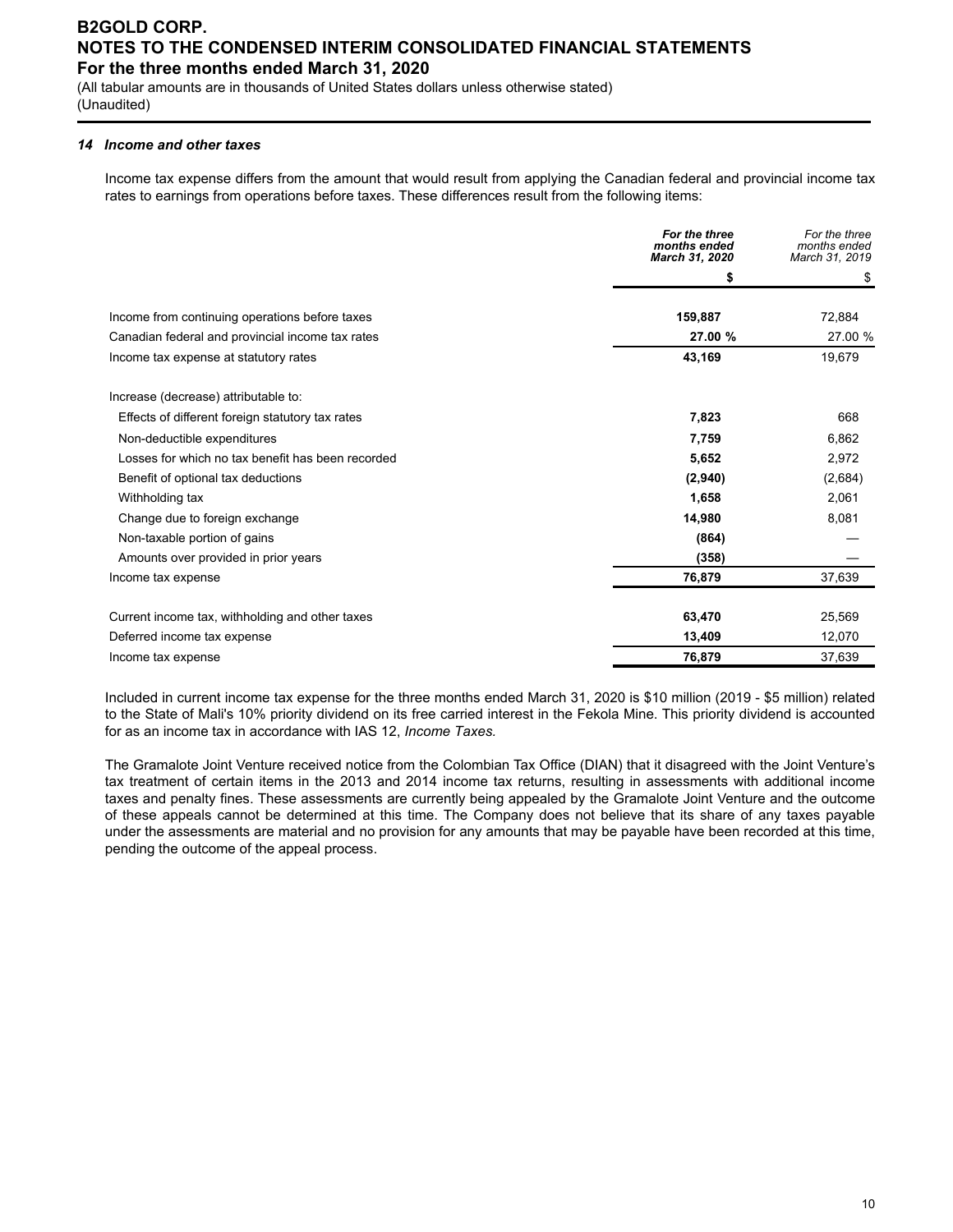(All tabular amounts are in thousands of United States dollars unless otherwise stated) (Unaudited)

#### *15 Supplementary cash flow information*

Supplementary disclosure of cash flow information is provided in the tables below:

#### *Non-cash charges (credits):*

|                                                  | For the three<br>months ended<br>March 31, 2020 | For the three<br>months ended<br>March 31, 2019 |
|--------------------------------------------------|-------------------------------------------------|-------------------------------------------------|
|                                                  | \$                                              | \$                                              |
| Depreciation and depletion                       | 70,612                                          | 60,631                                          |
| Delivery into prepaid sales                      |                                                 | (18,000)                                        |
| Interest and financing expense                   | 3,724                                           | 6,830                                           |
| Share-based payments (Note 10)                   | 3,647                                           | 3,982                                           |
| Unrealized loss (gain) on derivative instruments | 10,848                                          | (5, 444)                                        |
| Deferred income tax expense (Note 14)            | 13,409                                          | 12,070                                          |
| Share of income of associate                     | (6,400)                                         |                                                 |
| Other                                            | 8,689                                           | (3,046)                                         |
|                                                  | 104,529                                         | 57,023                                          |

#### *Changes in non-cash working capital:*

|                                          | For the three<br>months ended<br>March 31, 2020 | For the three<br>months ended<br>March 31, 2019 |
|------------------------------------------|-------------------------------------------------|-------------------------------------------------|
|                                          |                                                 | \$.                                             |
| Accounts receivable and prepaids         | 862                                             | (6, 434)                                        |
| Value-added and other tax receivables    | 464                                             | (2, 341)                                        |
| Inventories                              | (8,687)                                         | 1,054                                           |
| Accounts payable and accrued liabilities | (3,266)                                         | (9,520)                                         |
| Current income and other taxes payable   | 42,370                                          | 12,134                                          |
|                                          | 31,743                                          | (5, 107)                                        |

#### *Other exploration and development:*

|                                 | For the three<br>months ended<br>March 31, 2020 | For the three<br>months ended<br>March 31, 2019 |
|---------------------------------|-------------------------------------------------|-------------------------------------------------|
|                                 | \$                                              | \$                                              |
| Fekola Mine, exploration        | (870)                                           | (2,095)                                         |
| Masbate Mine, exploration       | (1,617)                                         | (962)                                           |
| Otjikoto Mine, exploration      | (372)                                           | (331)                                           |
| Anaconda Regional, exploration  | (2, 854)                                        | (238)                                           |
| Toega Project, exploration      | (680)                                           | (471)                                           |
| Kiaka Project, exploration      | (495)                                           | (480)                                           |
| Ondundu Project, exploration    | (183)                                           | (207)                                           |
| Finland Properties, exploration | (374)                                           | (220)                                           |
| Other                           | (1, 919)                                        | (1,617)                                         |
|                                 | (9, 364)                                        | (6,621)                                         |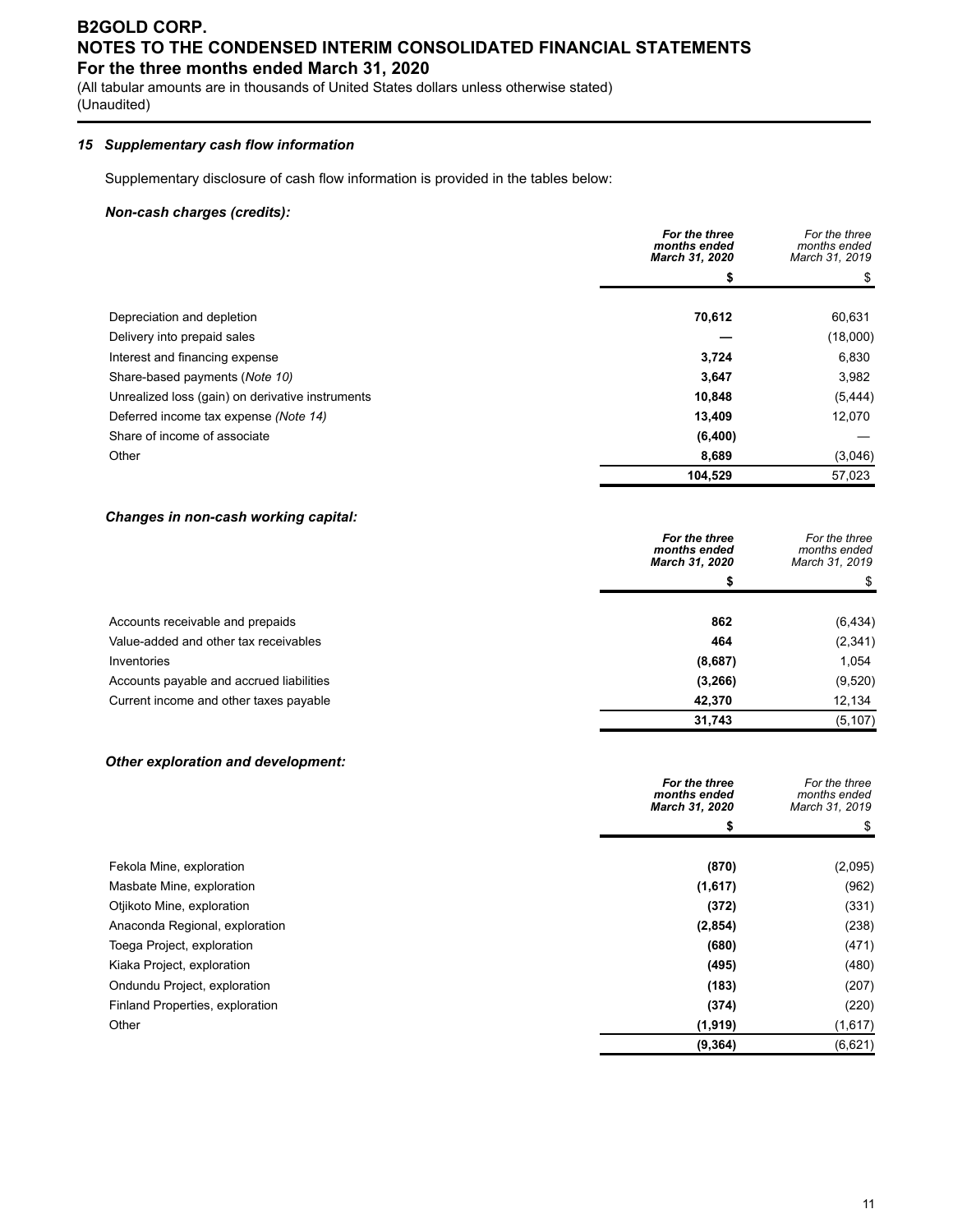(All tabular amounts are in thousands of United States dollars unless otherwise stated) (Unaudited)

#### *Non-cash investing and financing activities:*

|                                                                         | For the three<br>months ended<br>March 31, 2020 | For the three<br>months ended<br>March 31, 2019 |
|-------------------------------------------------------------------------|-------------------------------------------------|-------------------------------------------------|
|                                                                         |                                                 |                                                 |
| Interest on loan to non-controlling interest                            | 933                                             | 858                                             |
| Share-based payments, capitalized to mineral property interests         | 158                                             | 480                                             |
| Change in current liabilities relating to mineral property expenditures | 1.080                                           | (234)                                           |
| Foreign exchange gain on Fekola equipment loan facility                 | 864                                             | 1.170                                           |

For the three ended March 31, 2020, the Company paid \$14 million of income taxes in cash (2019 - \$7 million).

#### *16 Segmented Information*

The Company's reportable operating segments for 2020 include its mining operations, namely the Fekola, Masbate and Otjikoto mines. The "Other Mineral Properties" segment consists of the Company's interests in mineral properties which are at various stages of exploration and development, including the Company's interests in the Gramalote Joint Venture and Calibre. The "Corporate and Other" segment includes corporate operations.

For 2019, prior to the sale to Calibre, the Company's interest in El Limon and La Libertad mines were accounted for as discontinued operations.

The Company's segments are summarized in the following tables:

|                          | For the three months ended March 31, 2020 |                               |                         |                                       |                      |              |  |  |  |  |  |
|--------------------------|-------------------------------------------|-------------------------------|-------------------------|---------------------------------------|----------------------|--------------|--|--|--|--|--|
|                          | Fekola<br><b>Mine</b>                     | <b>Masbate</b><br><b>Mine</b> | Otjikoto<br><b>Mine</b> | Other<br>Mineral<br><b>Properties</b> | Corporate<br>& Other | <b>Total</b> |  |  |  |  |  |
|                          | \$                                        | \$                            | \$                      | \$                                    | S                    | \$           |  |  |  |  |  |
|                          |                                           |                               |                         |                                       |                      |              |  |  |  |  |  |
| External gold revenue    | 239.626                                   | 74.414                        | 66,258                  |                                       |                      | 380,298      |  |  |  |  |  |
| <b>Production costs</b>  | 43.101                                    | 31,010                        | 17,445                  |                                       |                      | 91,556       |  |  |  |  |  |
| Depreciation & depletion | 39,215                                    | 12,558                        | 18,839                  |                                       | 254                  | 70,866       |  |  |  |  |  |
| Net income (loss)        | 85,409                                    | 19,216                        | 1,102                   | 5,675                                 | (28, 394)            | 83,008       |  |  |  |  |  |
| Capital expenditures     | 75.003                                    | 6.378                         | 12.104                  | 19.183                                | 40                   | 112,708      |  |  |  |  |  |
| <b>Total assets</b>      | 1,317,874                                 | 655.297                       | 444.917                 | 327.067                               | 71.274               | 2,816,429    |  |  |  |  |  |

|  |  |  | For the three months ended March 31, 2019 |  |  |  |  |
|--|--|--|-------------------------------------------|--|--|--|--|
|--|--|--|-------------------------------------------|--|--|--|--|

|                           | Fekola<br><b>Mine</b> | <b>Masbate</b><br><b>Mine</b> | <b>Otiikoto</b><br>Mine | Limon<br><b>Mine</b> | Libertad<br>Mine | Other<br><b>Mineral</b><br><b>Properties</b> | Corporate<br>& Other | Discont.<br><b>Operations</b> | <b>Total</b> |
|---------------------------|-----------------------|-------------------------------|-------------------------|----------------------|------------------|----------------------------------------------|----------------------|-------------------------------|--------------|
|                           | \$                    | \$                            | \$                      | \$                   | \$               | \$                                           | \$                   | \$                            | \$           |
|                           |                       |                               |                         |                      |                  |                                              |                      |                               |              |
| External gold revenue     | 151,485               | 65,827                        | 48.604                  | 4,990                | 12,758           | —                                            | 18,000               | (37, 682)                     | 263,982      |
| Intersegment gold revenue |                       |                               |                         | 9,983                | 9,951            |                                              | (19, 934)            |                               |              |
| <b>Production costs</b>   | 46.028                | 27.517                        | 19,292                  | 11,302               | 22.363           |                                              |                      | (33, 665)                     | 92,837       |
| Depreciation & depletion  | 30,253                | 12.993                        | 17,385                  | 3,221                | 3,538            |                                              | 237                  | (6, 759)                      | 60,868       |
| Net income (loss)         | 32,600                | 15,741                        | 2,015                   | (2,396)              | (6, 279)         | (510)                                        | (14, 648)            |                               | 26,523       |
| Capital expenditures      | 23,379                | 9,406                         | 7,613                   | 7,894                | 5.497            | 4,557                                        | 151                  |                               | 58,497       |
| Total assets              | 1.196.468             | 532.486                       | 429.417                 | 94.567               | 56.453           | 232.686                                      | 50,937               |                               | 2,593,014    |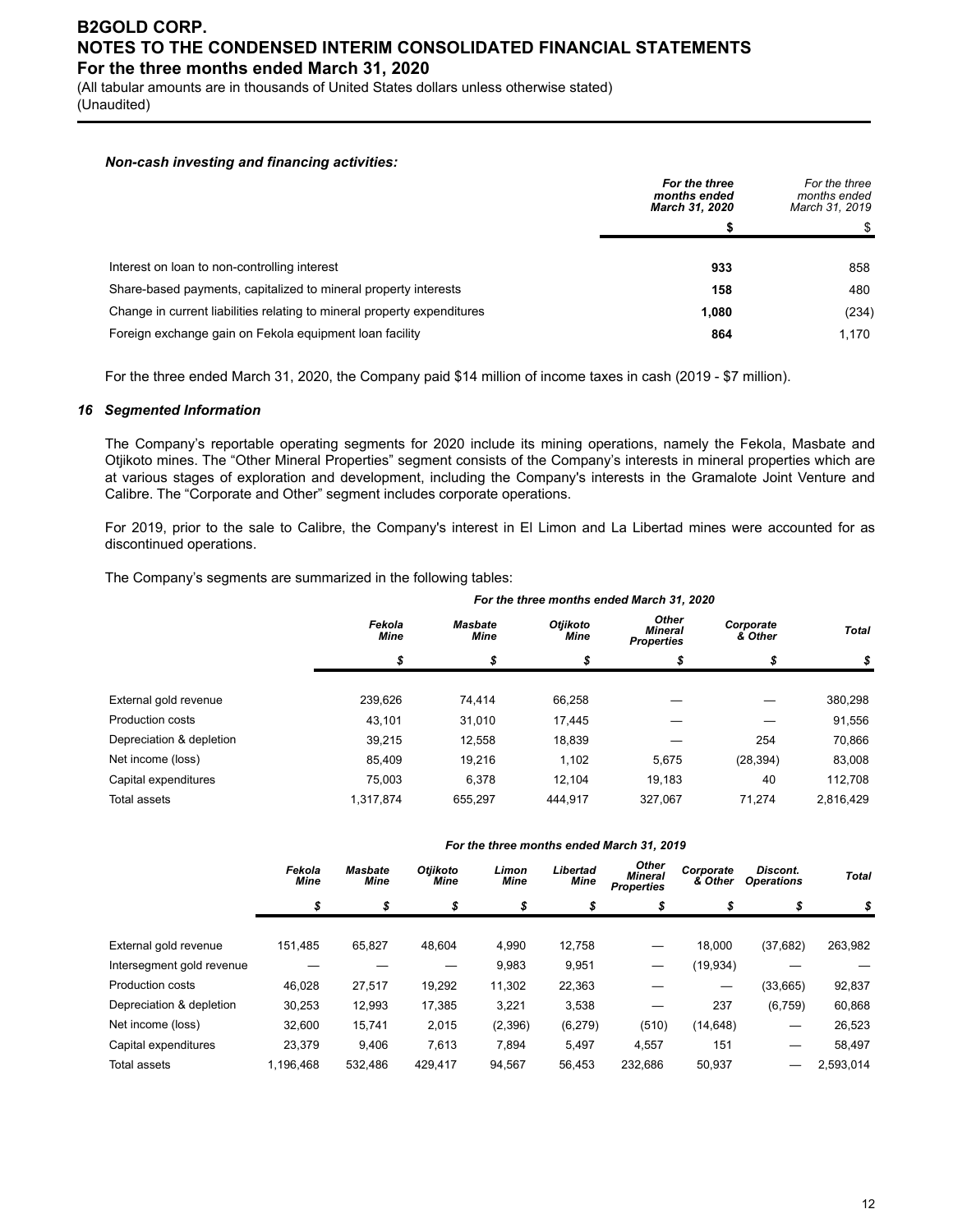(All tabular amounts are in thousands of United States dollars unless otherwise stated) (Unaudited)

The Company's mining interests are located in the following geographical locations:

|                     | March 31, 2020 | December 31, 2019 |
|---------------------|----------------|-------------------|
|                     | \$             | \$                |
| Mining interests    |                |                   |
| Mali                | 1,129,617      | 1,094,998         |
| Philippines         | 518,330        | 519,802           |
| Namibia             | 321,204        | 325,366           |
| Colombia            | 100,173        | 87,495            |
| <b>Burkina Faso</b> | 79,624         | 79,087            |
| Nicaragua           | 59,871         | 53,471            |
| Finland             | 7,071          | 6,697             |
| Canada              | 1,946          | 2,160             |
| Other               | 10,108         | 8,391             |
|                     | 2,227,944      | 2,177,467         |

#### *17 Commitments*

As at March 31, 2020, the Company had the following commitments (in addition to those disclosed elsewhere in these financial statements):

- For payments at the Fekola Mine of \$24 million for mobile equipment, \$11 million related to the solar plant, \$2 million for the plant expansion, \$1 million related to the tailings storage facility and \$4 million related to other smaller projects, all of which is expected to be incurred in 2020.
- For payments of \$1 million for fleet management systems at the Otjikoto Mine, all of which is expected to be incurred in 2020.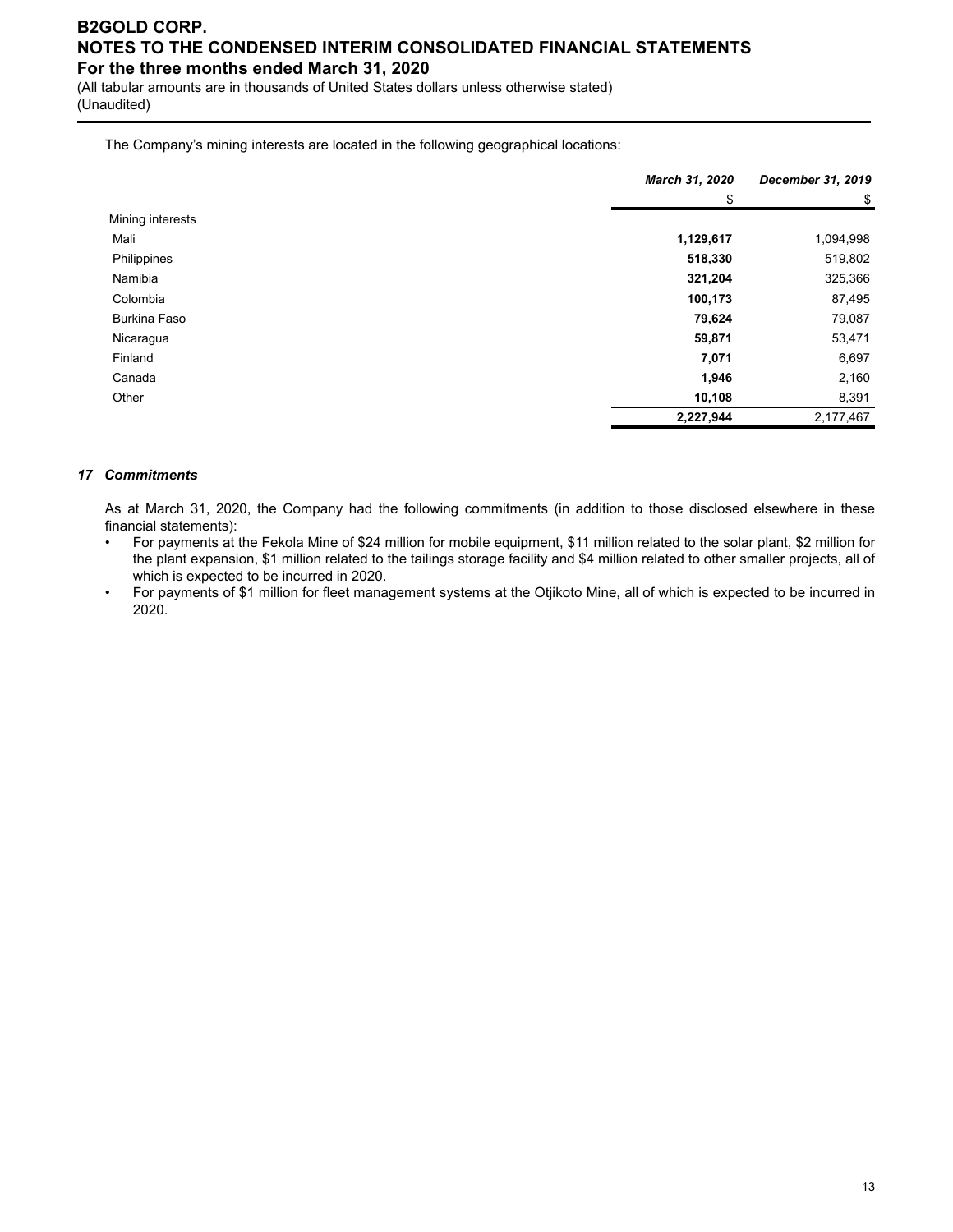# **B2GOLD CORP. MINING INTERESTS SCHEDULE (NOTE 18) For the three months ended March 31, 2020**

(All tabular amounts are in thousands of United States dollars) (Unaudited)

|                                                                       | Cost                               |                  |                           |                                     |                                    |                                    | <b>Accumulated depreciation</b> | <b>Net carrying value</b>       |                                    |                                    |                                    |
|-----------------------------------------------------------------------|------------------------------------|------------------|---------------------------|-------------------------------------|------------------------------------|------------------------------------|---------------------------------|---------------------------------|------------------------------------|------------------------------------|------------------------------------|
|                                                                       | <b>Balance</b> at<br>Dec. 31, 2019 | <b>Additions</b> | Disposals /<br>write-offs | Reclass /<br>impairment<br>reversal | <b>Balance at</b><br>Mar. 31, 2020 | <b>Balance</b> at<br>Dec. 31, 2019 | <b>Depreciation</b>             | Disposals /<br>write-offs       | <b>Balance</b> at<br>Mar. 31, 2020 | <b>Balance</b> at<br>Mar. 31, 2020 | <b>Balance</b> at<br>Dec. 31, 2019 |
|                                                                       | \$                                 | \$               | \$                        | \$                                  | S                                  | \$                                 | \$                              | S.                              | \$                                 | S.                                 |                                    |
| Property, plant and equipment (depletable)                            |                                    |                  |                           |                                     |                                    |                                    |                                 |                                 |                                    |                                    |                                    |
| Fekola                                                                | 1,322,865                          | 81,677           |                           |                                     | 1,404,542                          | (258, 580)                         | (50,062)                        | $\hspace{0.1mm}-\hspace{0.1mm}$ | (308, 642)                         | 1,095,900                          | 1,064,285                          |
| Masbate                                                               | 815,418                            | 11,380           | (114)                     |                                     | 826,684                            | (295, 616)                         | (12, 852)                       | 114                             | (308, 354)                         | 518,330                            | 519,802                            |
| Otjikoto                                                              | 638,664                            | 14,979           | (14, 588)                 | $\overbrace{\phantom{12322111}}$    | 639,055                            | (323, 152)                         | (19, 362)                       | 14,563                          | (327, 951)                         | 311,104                            | 315,512                            |
|                                                                       | 2,776,947                          | 108,036          | (14, 702)                 | $\qquad \qquad$                     | 2,870,281                          | (877, 348)                         | (82, 276)                       | 14,677                          | (944, 947)                         | 1,925,334                          | 1,899,599                          |
| Exploration & evaluation properties (non-depletable)                  |                                    |                  |                           |                                     |                                    |                                    |                                 |                                 |                                    |                                    |                                    |
| Kiaka                                                                 | 76,807                             | 530              |                           |                                     | 77,337                             |                                    |                                 |                                 |                                    | 77,337                             | 76,807                             |
| Anaconda Regional                                                     | 27,139                             | 2,871            |                           |                                     | 30,010                             |                                    |                                 |                                 |                                    | 30,010                             | 27,139                             |
| Mocoa Royalty                                                         | 10,230                             |                  |                           | -                                   | 10,230                             |                                    |                                 |                                 |                                    | 10,230                             | 10,230                             |
| Ondundu                                                               | 9,778                              | 183              |                           |                                     | 9,961                              |                                    |                                 |                                 |                                    | 9,961                              | 9,778                              |
| Finland                                                               | 6,697                              | 374              |                           | $\overline{\phantom{0}}$            | 7,071                              |                                    |                                 |                                 |                                    | 7,071                              | 6,697                              |
| Other                                                                 | 14,321                             | 1,920            |                           | $\overbrace{\phantom{12322111}}$    | 16,241                             |                                    |                                 |                                 |                                    | 16,241                             | 14,321                             |
|                                                                       | 144,972                            | 5,878            |                           | $\hspace{0.1mm}-\hspace{0.1mm}$     | 150,850                            |                                    |                                 |                                 | $\overbrace{\phantom{1232211}}$    | 150,850                            | 144,972                            |
| Corporate                                                             |                                    |                  |                           |                                     |                                    |                                    |                                 |                                 |                                    |                                    |                                    |
| Office, furniture & equipment                                         | 4,971                              | 40               |                           | $\overline{\phantom{0}}$            | 5,011                              | (2,811)                            | (254)                           | $\overline{\phantom{0}}$        | (3,065)                            | 1,946                              | 2,160                              |
|                                                                       | 2,926,890                          | 113,954          | (14, 702)                 | $\qquad \qquad$                     | 3,026,142                          | (880, 159)                         | (82, 530)                       | 14,677                          | (948, 012)                         | 2,078,130                          | 2,046,731                          |
| Investments in joint ventures (accounted for using the equity method) |                                    |                  |                           |                                     |                                    |                                    |                                 |                                 |                                    |                                    |                                    |
| Gramalote                                                             | 77,265                             | 12,678           |                           |                                     | 89,943                             |                                    |                                 |                                 |                                    | 89,943                             | 77,265                             |
| Calibre                                                               | 53,471                             | 6,400            | —                         |                                     | 59,871                             |                                    |                                 |                                 |                                    | 59,871                             | 53,471                             |
|                                                                       | 130,736                            | 19,078           |                           | $\overline{\phantom{m}}$            | 149,814                            | $\qquad \qquad -$                  |                                 | $\overline{\phantom{0}}$        | $\qquad \qquad -$                  | 149,814                            | 130,736                            |
|                                                                       | 3,057,626                          | 133,032          | (14, 702)                 | $\overline{\phantom{0}}$            | 3,175,956                          | (880, 159)                         | (82, 530)                       | 14,677                          | (948, 012)                         | 2,227,944                          | 2,177,467                          |